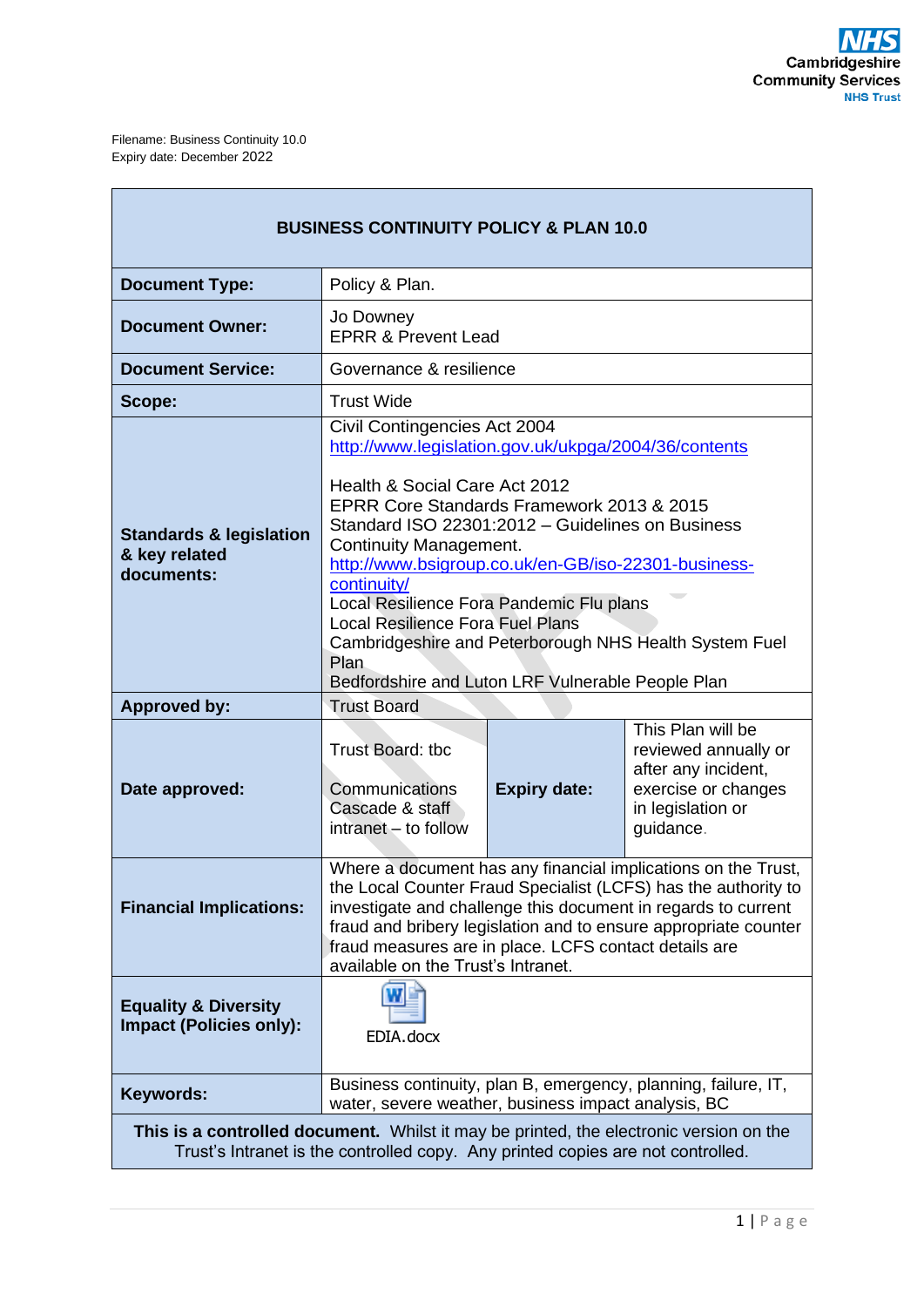| <b>VERSION CONTROL SUMMARY</b> |                                    |                                                                                                                                                                                                                                              |                                                                  |  |  |  |
|--------------------------------|------------------------------------|----------------------------------------------------------------------------------------------------------------------------------------------------------------------------------------------------------------------------------------------|------------------------------------------------------------------|--|--|--|
| <b>VERSION</b>                 | <b>SECTION</b><br><b>REFERENCE</b> | <b>DESCRIPTION OF CHANGE</b>                                                                                                                                                                                                                 | <b>DATE APPROVED</b>                                             |  |  |  |
| $V1.0$ (Draft)                 | January 2010                       | <b>Draft Working Document</b>                                                                                                                                                                                                                | <b>Graham Nice</b><br><b>Tamsin James</b><br><b>Sarah Waters</b> |  |  |  |
| $V1.1$ (Draft)                 | March 2010                         | <b>Draft Working Document</b>                                                                                                                                                                                                                | <b>Graham Nice</b><br><b>Tamsin James</b><br><b>Sarah Waters</b> |  |  |  |
| $V1.2$ (Draft)                 | April 2010                         | Draft Working document                                                                                                                                                                                                                       | <b>Graham Nice</b><br><b>Tamsin James</b><br>Sarah Waters        |  |  |  |
| $V$ 2.0 (Draft)                | February<br>2011                   | <b>Draft Working Document</b>                                                                                                                                                                                                                | <b>Graham Nice</b><br><b>Tamsin James</b><br>Sarah Waters        |  |  |  |
| $V$ 3.0 (Draft)                | August 2012                        | <b>Draft Working Document</b>                                                                                                                                                                                                                | <b>Tamsin James</b><br>Sarah Waters                              |  |  |  |
| $V4.0$ (Draft)<br>Interim      | <b>April 2013</b>                  | <b>Draft working Document</b>                                                                                                                                                                                                                | <b>Barry Wroe</b><br>Sarah Waters                                |  |  |  |
| V <sub>5.0</sub>               | April 2014                         | <b>Approved Document</b>                                                                                                                                                                                                                     | <b>Barry Wroe</b><br>Sarah Waters                                |  |  |  |
| V6.0                           | <b>June 2016</b>                   | Approved document                                                                                                                                                                                                                            | Jo Downey<br><b>Julia Sirett</b>                                 |  |  |  |
| V7.0                           | <b>June 2017</b>                   | Approved document                                                                                                                                                                                                                            | Jo Downey<br>Julia Curtis                                        |  |  |  |
| V8.0                           | <b>June 2019</b>                   | Approved document                                                                                                                                                                                                                            | Jo Downey<br><b>Gill Thomas</b>                                  |  |  |  |
| V.9.0                          | August 2020                        | Has links embedded within the<br>document which leads to the<br>comprehensive list of the Trust's<br>essential Services, which are to be<br>continued in a critical or major incident,<br>as defined by NHSE during the<br>Covid19 pandemic. | <b>EPRR Lead</b><br>Director of<br>Governance                    |  |  |  |
| v.10                           | November<br>2021                   | <b>Annual Review</b>                                                                                                                                                                                                                         | <b>EPRR Lead</b><br><b>EPRR Project</b><br>Officer               |  |  |  |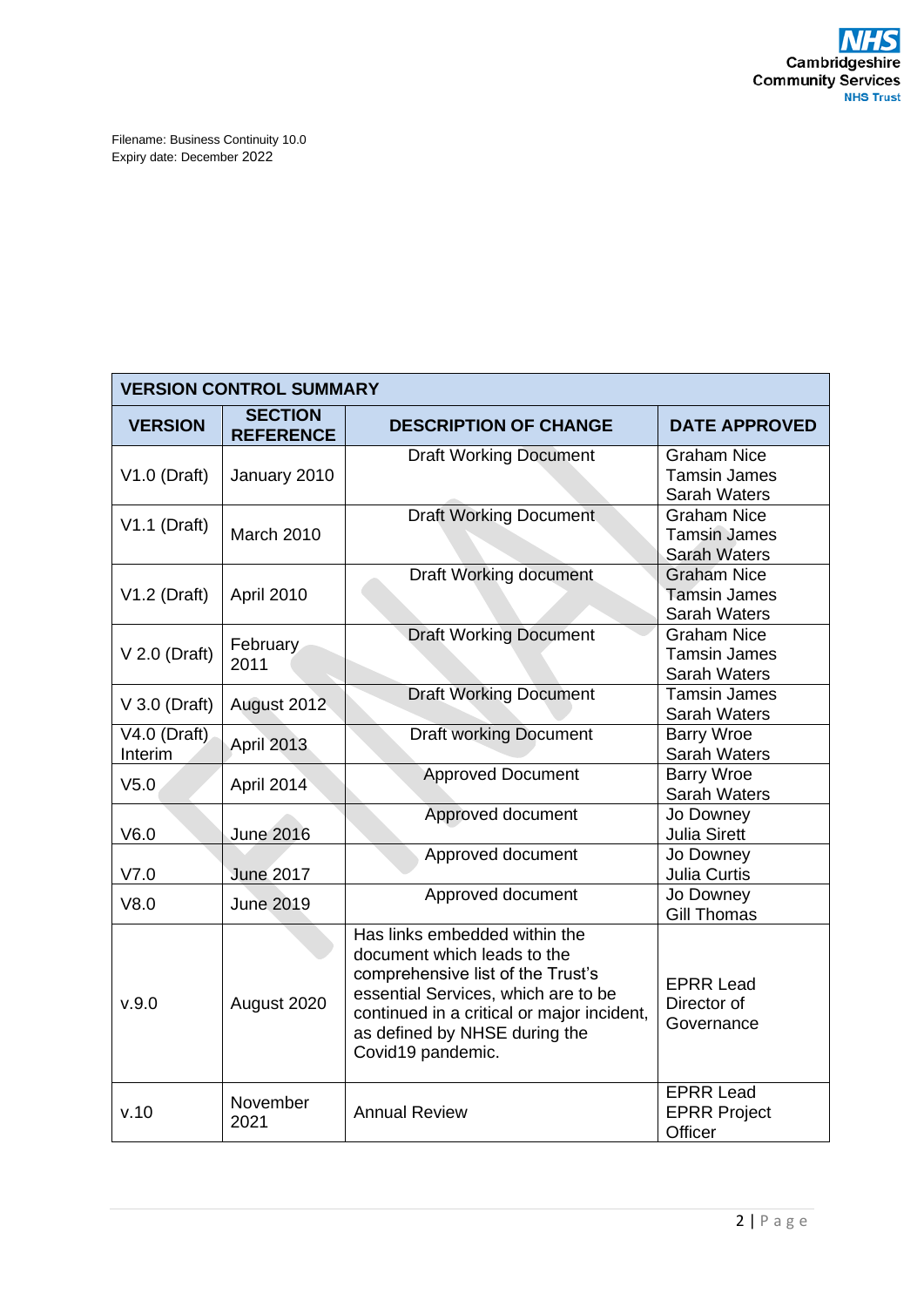

## **ORGANISATION**

## **Cambridgeshire Community Services NHS Trust**

On call folders in the designated central location holds a copy of this Plan.

## **Other Local NHS Organisations**

Local Health Resilience Partnerships (LHRP's) Bedford, Luton and Milton Keynes Clinical Commissioning Group and Cambridgeshire and Peterborough Clinical Commissioning Groups. Bedfordshire Borough Council Bedford Hospital NHS Trust Cambridgeshire & Peterborough NHS Foundation Trust Cambridgeshire University Hospitals NHS Foundation Trust Central Bedfordshire Council East of England Ambulance Service NHS Trust East London NHS Foundation Trust Essex Partnership University Trust Luton & Dunstable Hospital NHS Foundation Trust [Norfolk Community Health and Care NHS Trust](http://www.norfolkcommunityhealthandcare.nhs.uk/) North West Anglia NHS Foundation Trust Papworth Hospital NHS Foundation Trust

## **Partner Agencies**

Bedfordshire and Hertfordshire Health Protection Unit Cambridgeshire County Council Luton Borough Council Norfolk, Suffolk and Cambridgeshire Health Protection Unit Norfolk County Council Peterborough City Council CBRE OCS NHS Shared Business Services Sopra Steria Suffolk County Council Suffolk Integrated Healthcare UK Health Security Agency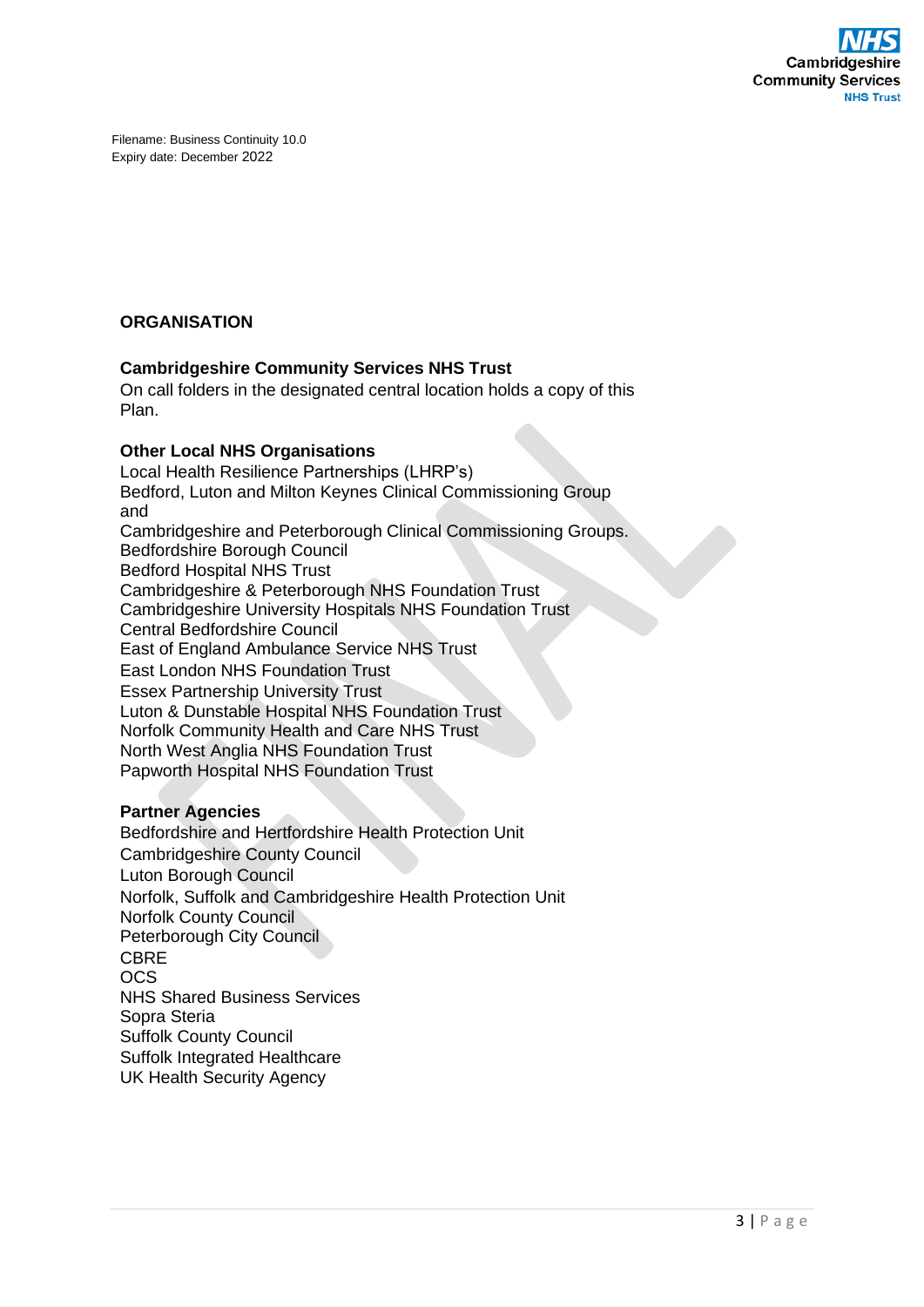

## **Chief Executive Officer and Trust AEO statement.**

This Policy sets out the process by which Cambridgeshire Community Services NHS Trust (the Trust) will manage, respond to, and recover from business continuity incidents.

As Chief Executive Officer, I am responsible for the overall preparedness for Business Continuity of the Trust.

Board-level responsibility for Business Continuity and Sponsor of the Business Continuity Policy is the Accountable Emergency officer, whilst the Owner of the Plan is the EPRR Lead. Routine responsibility for ensuring the Business Continuity Policy is up to date and fit for purpose rests with the Trust's Emergency Preparedness Resilience and Response (EPRR) Operational Group on behalf of the Trust's Board.

The Business Continuity Policy & Plan has been approved by the Trust's Board and will be reviewed by the Trust's EPRR Operational Group on an annual basis or on the identification of amendments following a Business Continuity, Critical or Major Incident, a test/exercise of the Plan or a change in national, regional or local guidance.

The Trust's Board approved this version of the document on xxxx.

*Signed*

*Matthew Winn, Chief Executive Officer*

*Date:* 

## *Signed*

*Rachel Hawkins, Accountable Emergency Officer*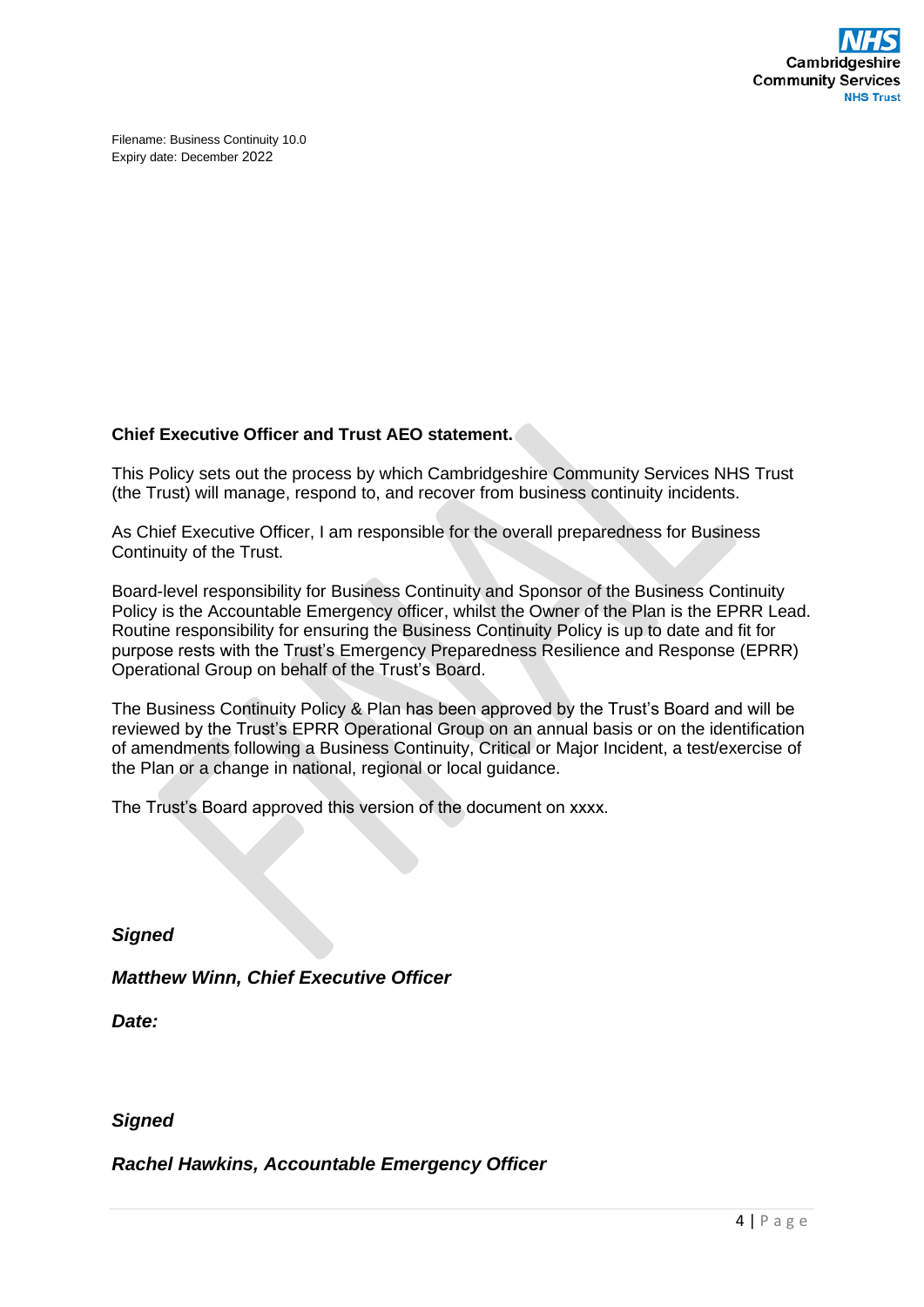

*Date*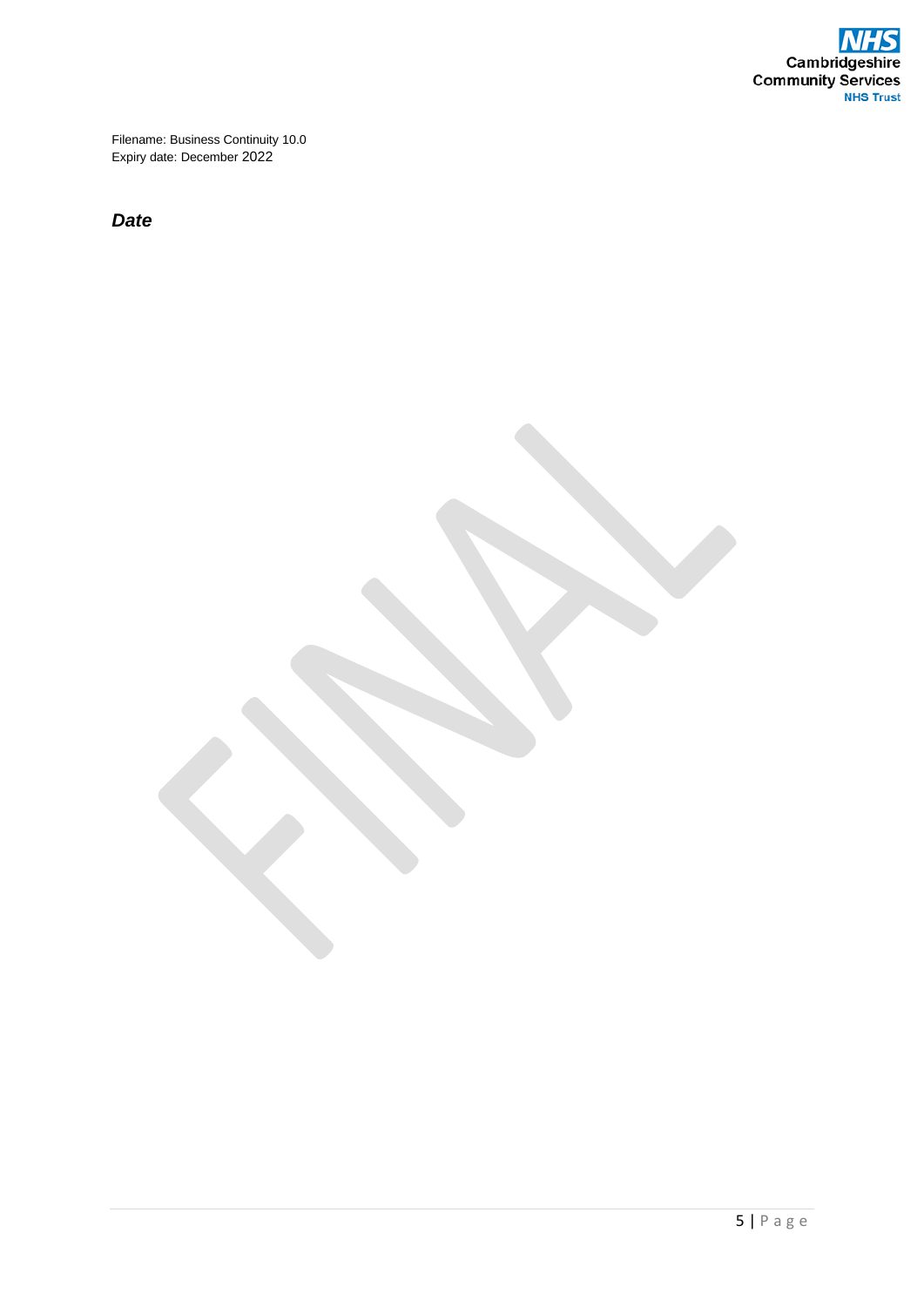| <b>TABLE OF CONTENTS</b>                               |                                                        |                 |  |  |  |
|--------------------------------------------------------|--------------------------------------------------------|-----------------|--|--|--|
| <b>POLICY</b>                                          |                                                        |                 |  |  |  |
| <b>Section</b>                                         |                                                        |                 |  |  |  |
| 1.0                                                    | Introduction                                           | 10              |  |  |  |
| 1.1                                                    | Purpose                                                | 10              |  |  |  |
| 2.0                                                    | Scope                                                  | 11              |  |  |  |
| 2.1                                                    | Aims                                                   | 11              |  |  |  |
| 2.2                                                    | <b>Objectives</b>                                      | 11              |  |  |  |
| 2.3                                                    | Associated documents                                   | 11              |  |  |  |
| 2.4                                                    | Policy Approval                                        | 11              |  |  |  |
| 2.5                                                    | Ownership                                              | 12              |  |  |  |
| 2.6                                                    | <b>Policy Review</b>                                   | 12              |  |  |  |
| 3.0                                                    | <b>Risk Assessment</b>                                 | 12              |  |  |  |
| 3.1                                                    | Community risk                                         | 12              |  |  |  |
| 3.2                                                    | <b>Trust Risk register</b>                             | 13              |  |  |  |
| 3.3                                                    | Service/Localised risk                                 | 13              |  |  |  |
| 4.0                                                    | <b>Business Continuity Management</b>                  | 13              |  |  |  |
| 4.1                                                    | <b>Business Continuity Management Cycle</b>            | 13              |  |  |  |
| 4.2                                                    | Exercising, Maintaining and Reviewing                  | 14              |  |  |  |
| 4.3                                                    | Embedding                                              | 15              |  |  |  |
| 5.0                                                    | Roles & Responsibilities                               | 16              |  |  |  |
| 5.1                                                    | Roles & Responsibilities within the Trust              | 16              |  |  |  |
| 5.2                                                    | <b>Non-Executive Director</b>                          | 16              |  |  |  |
| 5.3                                                    | <b>Chief Executive Officer</b>                         | 16              |  |  |  |
| 5.4                                                    | Accountable Emergency Officer                          | $\overline{17}$ |  |  |  |
| 5.5                                                    | <b>On-Call Executive Team</b>                          | 17              |  |  |  |
| 5.6                                                    | <b>Service Directors</b>                               | $\overline{17}$ |  |  |  |
| 5.7                                                    | Service Managers                                       | $\overline{17}$ |  |  |  |
| 5.8                                                    | <b>Emergency Planning Team</b>                         | 17              |  |  |  |
| 5.9                                                    | <b>Head of Communications</b>                          | 17              |  |  |  |
| 5.10                                                   | <b>Staff</b>                                           | 17              |  |  |  |
| 5.11                                                   | Major subcontractors                                   | 18              |  |  |  |
| 5.12                                                   | <b>Information Governance</b>                          | $\overline{18}$ |  |  |  |
| <b>BUSINESS CONTINUITY PROCESS</b><br><b>SECTION 1</b> |                                                        |                 |  |  |  |
| 1.0                                                    | Purpose                                                | 20              |  |  |  |
| 1.1                                                    | Aim                                                    | 20              |  |  |  |
| 1.2                                                    | <b>Objectives</b>                                      | 20              |  |  |  |
| 2.0                                                    | Localised Service Business Continuity responsibilities | 20              |  |  |  |
| 2.1                                                    | Service Directors and Management team responsibilities | 20              |  |  |  |
| 2.2                                                    | <b>Business Impact Analysis</b>                        | 20              |  |  |  |
| 2.3                                                    | <b>Business Continuity Plan</b>                        | 21              |  |  |  |
| 2.4                                                    | <b>Service Team Details</b>                            | 21              |  |  |  |
| 2.5                                                    | <b>Red Emergency Folder</b>                            | 21              |  |  |  |
| 2.6                                                    | Exercising, maintaining and reviewing                  | 22              |  |  |  |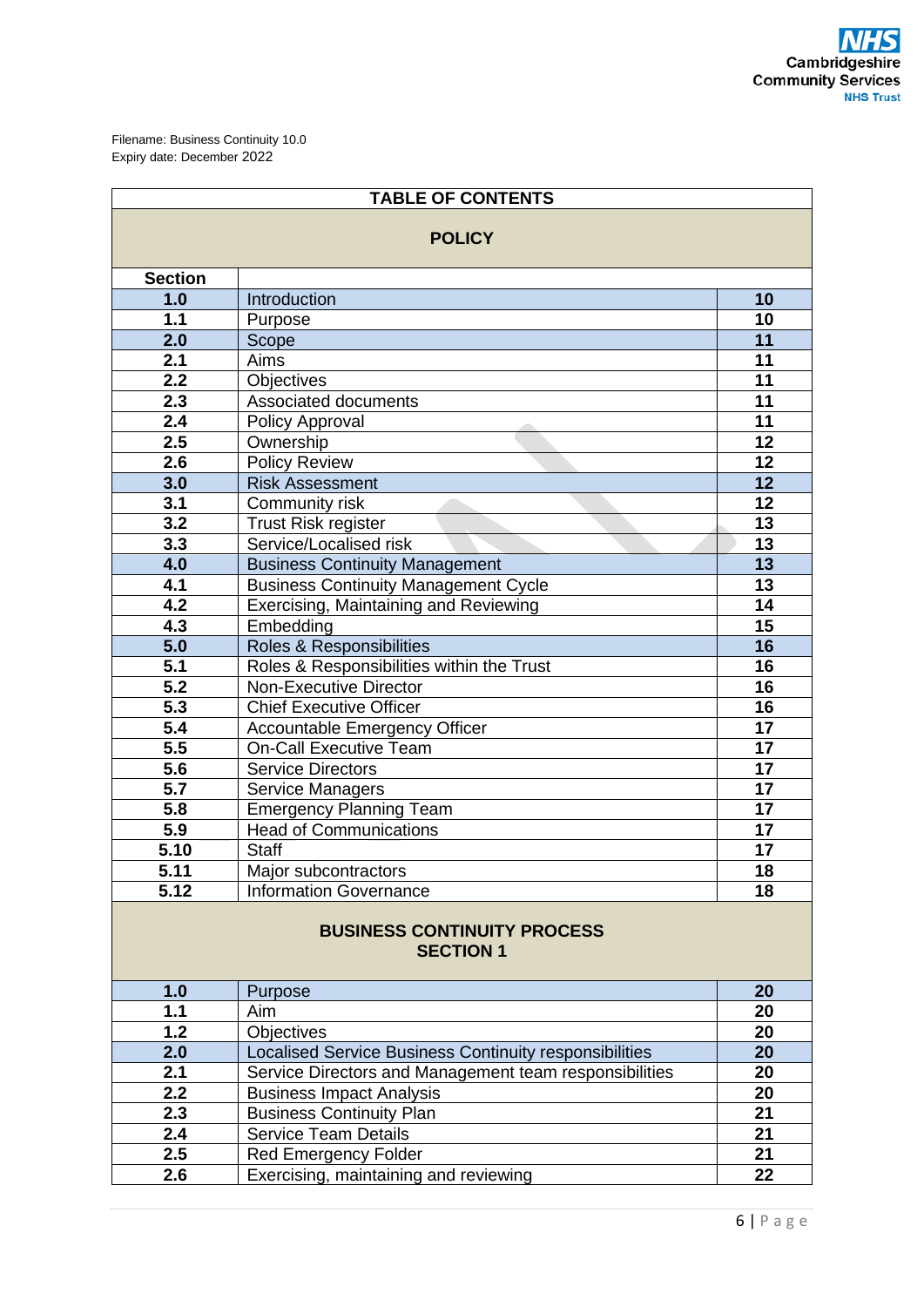| 2.7                                                     | <b>Preventative and Corrective Action</b> | 22 |  |  |
|---------------------------------------------------------|-------------------------------------------|----|--|--|
| <b>INCIDENT AND ACTIVATION PLAN</b><br><b>SECTION 2</b> |                                           |    |  |  |
| 1.0                                                     | <b>Incident Response</b>                  | 24 |  |  |
| $1.1$                                                   | <b>Incident Levels</b>                    | 24 |  |  |
| $\overline{1.2}$                                        | Command & Control at Levels 3 & 4         | 24 |  |  |
| $1.3$                                                   | Incident Management Team                  | 25 |  |  |
| 1.4                                                     | Relationships with key stakeholders       | 25 |  |  |
|                                                         | <b>RECOVERY PLAN</b><br><b>SECTION 3</b>  |    |  |  |
| 1.0                                                     | Declaring an incident over                | 28 |  |  |
| $1.1$                                                   | Objective                                 | 28 |  |  |
| $\overline{1.2}$                                        | <b>IMT Considerations</b>                 | 28 |  |  |
| 1.3                                                     | <b>Trust Considerations</b><br>28         |    |  |  |
| 1.4                                                     | Communications<br>28                      |    |  |  |
| 2.0                                                     | 28<br><b>Debriefs</b>                     |    |  |  |
| 2.1                                                     | Review & reporting                        | 28 |  |  |
| 2.2                                                     | Incident report                           | 29 |  |  |
| 3.0                                                     | <b>Staff Welfare</b>                      | 29 |  |  |
| 3.1                                                     | <b>Staff Responsibilities</b>             | 29 |  |  |
| 3.2                                                     | Counselling & rehabilitation              | 29 |  |  |
|                                                         | <b>APPENDICES</b>                         |    |  |  |
| <b>Appendix A</b>                                       | Roles chart                               | 30 |  |  |
| <b>Appendix B</b>                                       | Incident levels & Actions Table           | 31 |  |  |
| <b>Appendix C</b>                                       | Incident Impact assessment Form           | 32 |  |  |
|                                                         |                                           |    |  |  |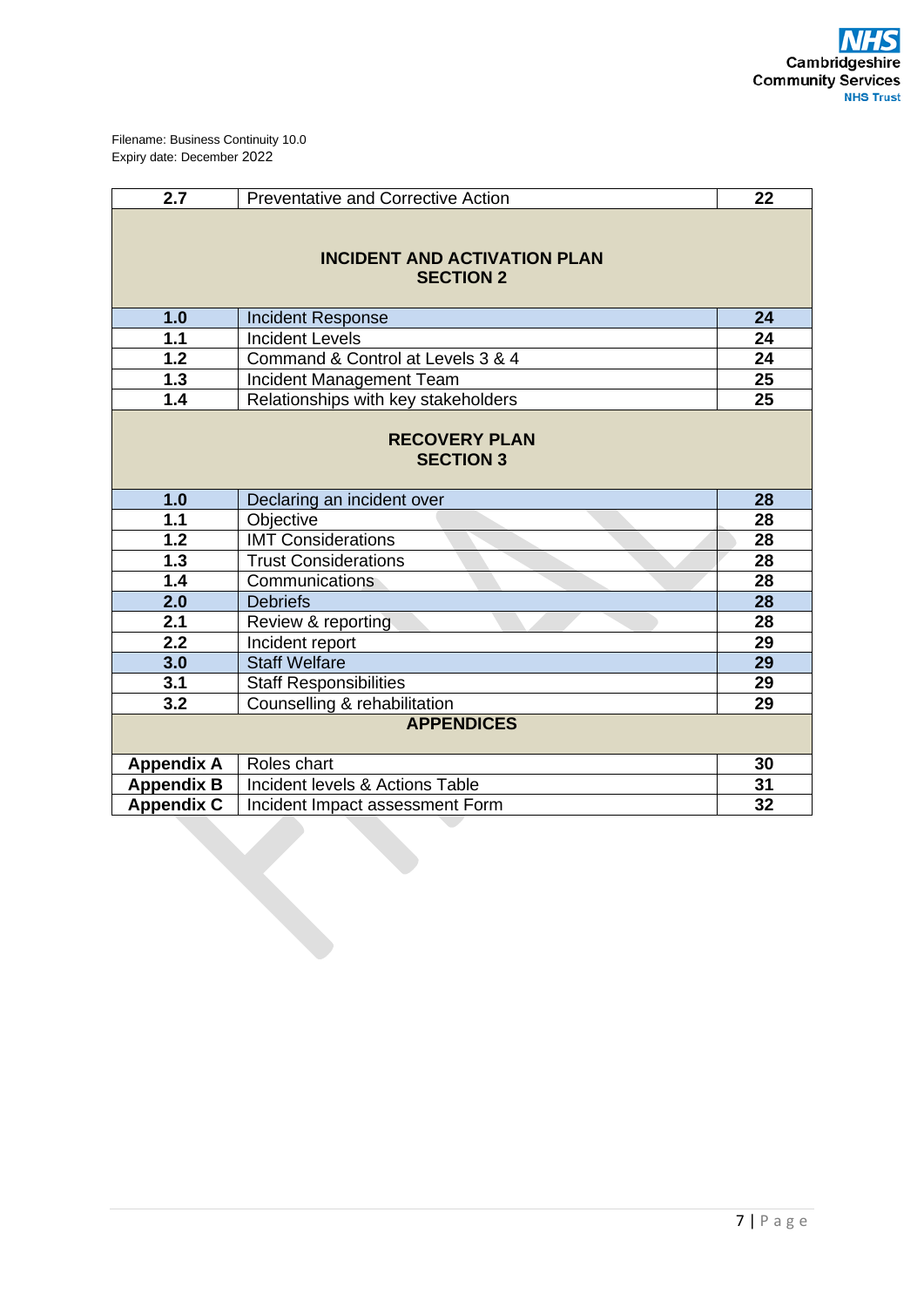## **IF YOU ARE IN A SEVERE BUSINESS CONTINUITY INCIDENT AND YOU ARE NOT FAMILIAR WITH THIS DOCUMENT, DO NOT READ IT NOW.**

## **PLEASE GO STRAIGHT TO SECTION 2 – INCIDENT LEVELS & ACTIVATION**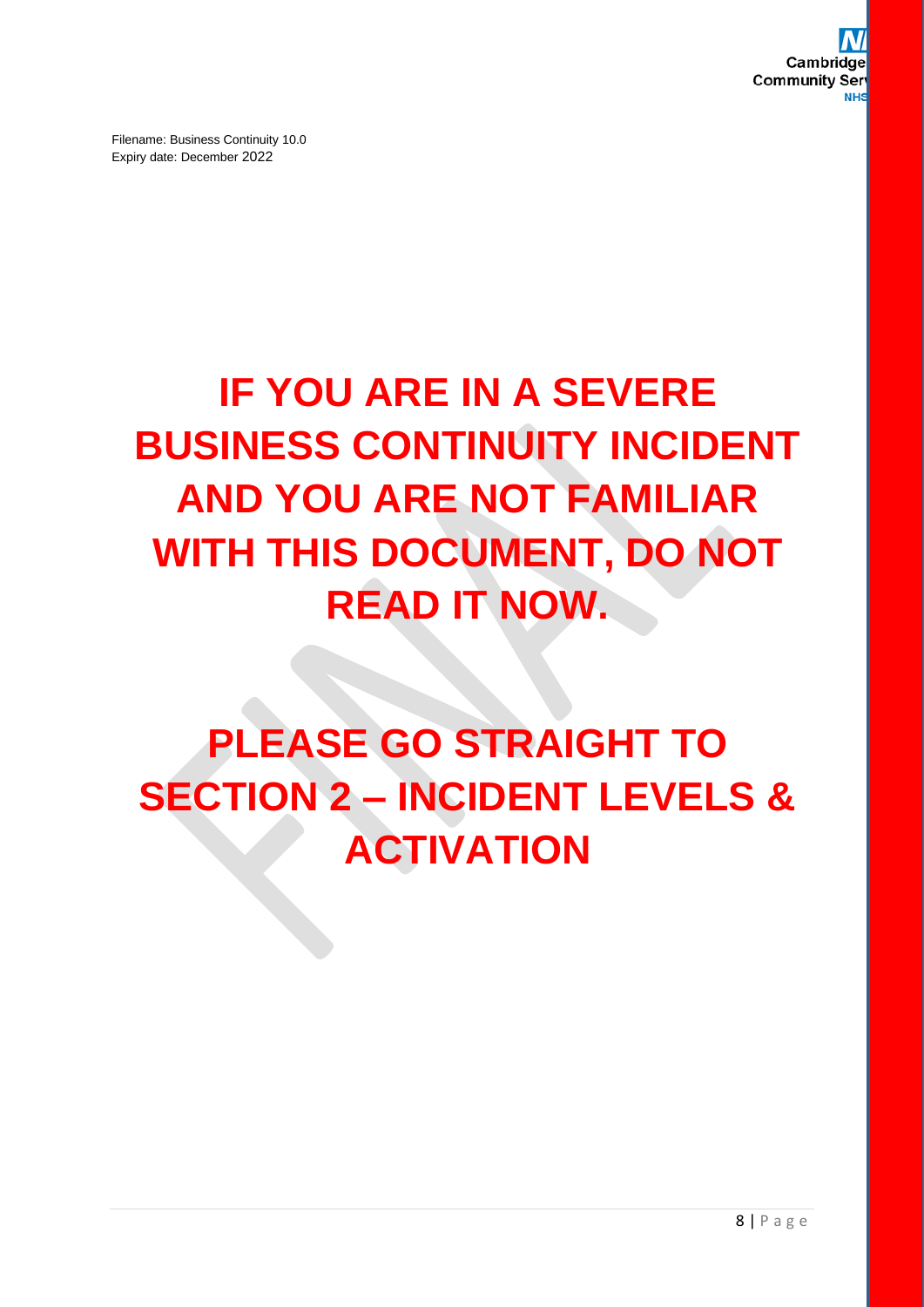

## **BLANK PAGE**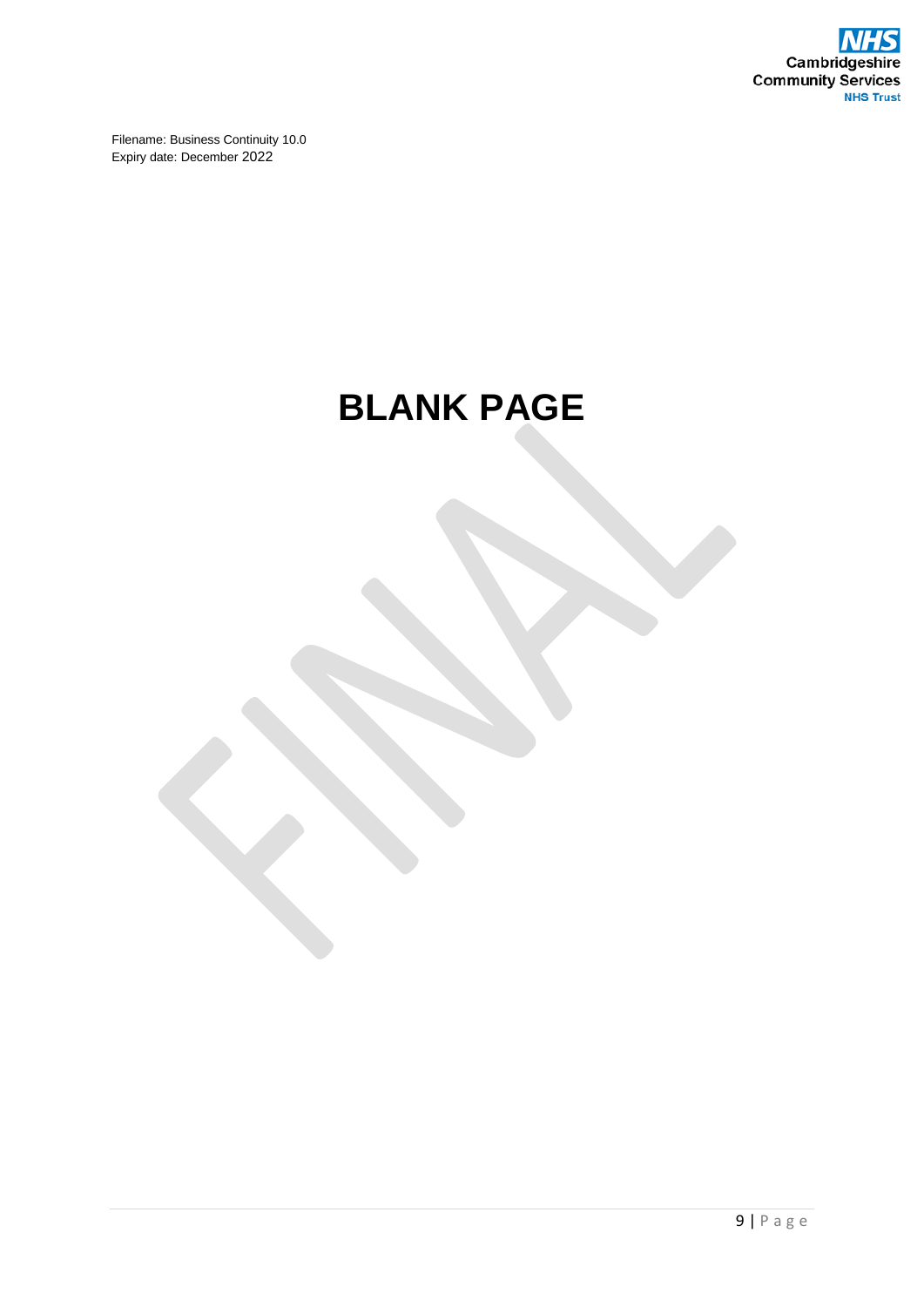

## **BUSINESS CONTINUITY POLICY**

## **1.0 INTRODUCTION**

## **1.1 Purpose**

Business Continuity Management (BCM) is the capability of an organisation to plan for and respond to incidents and business disruptions in order to continue business operations at an acceptable predefined level. (See section 4.0)

Cambridgeshire Community Services NHS Trust has a statutory obligation to ensure that a Business Continuity Management System is in place comprising Business Continuity Plans (BCPs) within all services. In the event of any major disruption of day-to-day activity, the Trust's Services will continue to supply essential services during an incident **see links below for the Trust's essential Services, which were determined during the Covid19 outbreak in 2020** and will also inform service recovery.

Bedfordshire & Luton:

[https://nww.cambscommunityservices.nhs.uk/docs/default](https://nww.cambscommunityservices.nhs.uk/docs/default-source/coronavirus/essential-services-bedfordshire-and-luton-final.pdf?sfvrsn=e87922ce_0)[source/coronavirus/essential-services-bedfordshire-and-luton](https://nww.cambscommunityservices.nhs.uk/docs/default-source/coronavirus/essential-services-bedfordshire-and-luton-final.pdf?sfvrsn=e87922ce_0)[final.pdf?sfvrsn=e87922ce\\_0](https://nww.cambscommunityservices.nhs.uk/docs/default-source/coronavirus/essential-services-bedfordshire-and-luton-final.pdf?sfvrsn=e87922ce_0)

Suffolk: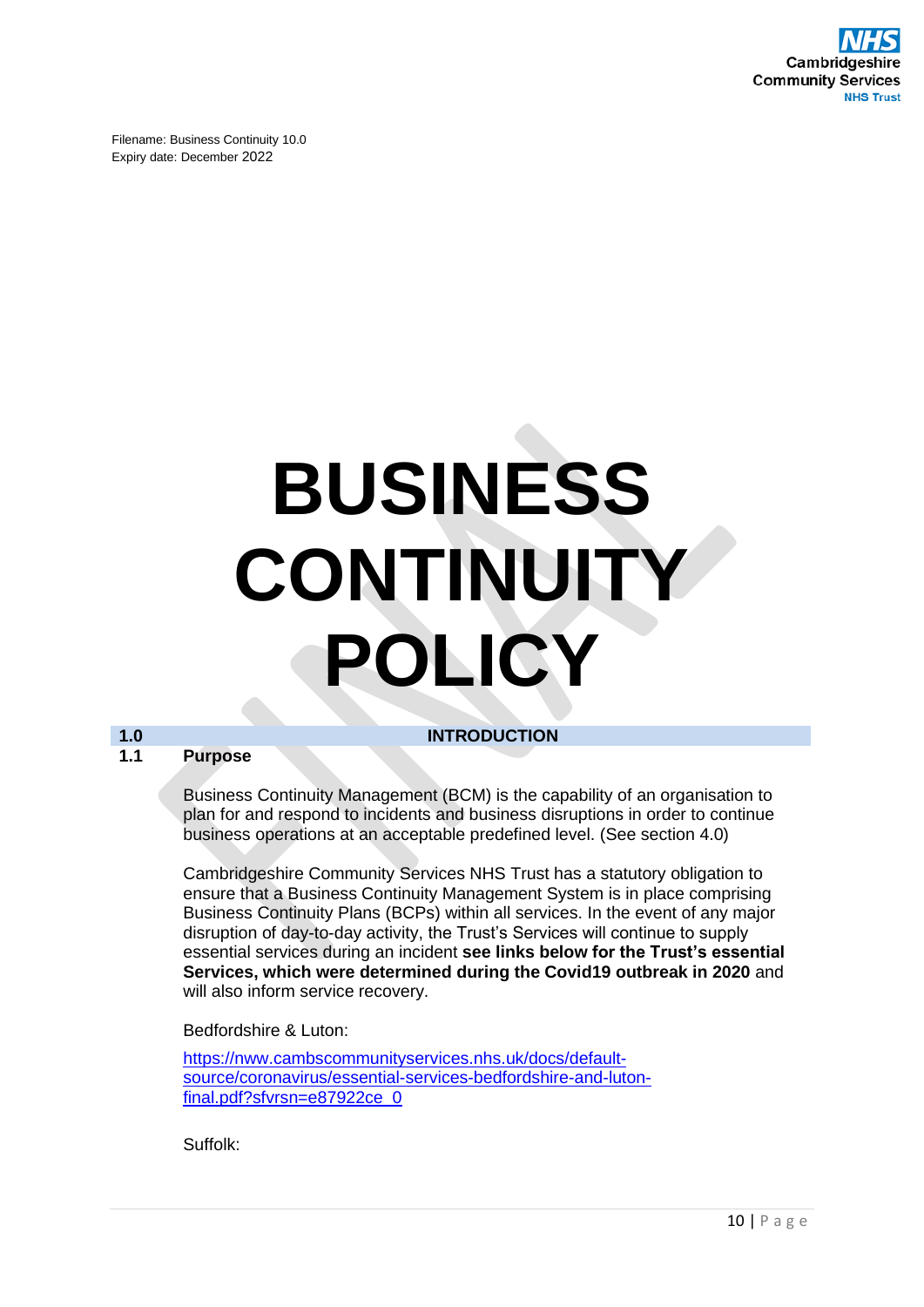> [https://nww.cambscommunityservices.nhs.uk/docs/default](https://nww.cambscommunityservices.nhs.uk/docs/default-source/coronavirus/essential-services-suffolk-final.pdf?sfvrsn=b70a9dd6_0)[source/coronavirus/essential-services-suffolk-final.pdf?sfvrsn=b70a9dd6\\_0](https://nww.cambscommunityservices.nhs.uk/docs/default-source/coronavirus/essential-services-suffolk-final.pdf?sfvrsn=b70a9dd6_0)

## Cambridgeshire & Peterborough:

[https://nww.cambscommunityservices.nhs.uk/docs/default](https://nww.cambscommunityservices.nhs.uk/docs/default-source/coronavirus/essential-services-cambs-and-peterborough-final.pdf?sfvrsn=2c265081_0)[source/coronavirus/essential-services-cambs-and-peterborough](https://nww.cambscommunityservices.nhs.uk/docs/default-source/coronavirus/essential-services-cambs-and-peterborough-final.pdf?sfvrsn=2c265081_0)[final.pdf?sfvrsn=2c265081\\_0](https://nww.cambscommunityservices.nhs.uk/docs/default-source/coronavirus/essential-services-cambs-and-peterborough-final.pdf?sfvrsn=2c265081_0)

Norfolk:

[https://nww.cambscommunityservices.nhs.uk/docs/default](https://nww.cambscommunityservices.nhs.uk/docs/default-source/coronavirus/essential-services-norfolk-final.pdf?sfvrsn=478065c3_0)[source/coronavirus/essential-services-norfolk-final.pdf?sfvrsn=478065c3\\_0](https://nww.cambscommunityservices.nhs.uk/docs/default-source/coronavirus/essential-services-norfolk-final.pdf?sfvrsn=478065c3_0)

BCM is a vital component of Risk Management which forms an integral part of the Trust's overall Corporate Governance arrangements. The Civil Contingencies Act 2004 (CCA) requires Category 1 & 2 responders, which includes the Trust, to maintain its BCP.

BCM is a planned process aimed at managing the many and varied operational risks inherent in the day-to-day delivery of services. The key advantages of BCM include:

- Identification of critical functions within services in advance of serious disruption. This will enable informed decisions to be made as to how and what risks need to be managed.
- Definition of the roles and responsibilities of individual officers when responding to and recovering from serious disruption.
- Determination of resources required to maintain a predefined level of service to the community during periods of serious disruption.
- Enablement of process for continual improvement, ensuring that plans remain fit for purpose.
- To ensure an efficient recovery process

## **2.0 SCOPE 2.1 Aim**

The **aim** of this Policy is to define the Business Continuity Management for the Trust to concentrate on the following priorities:

- Personal safety of all patients, staff & visitors
- Implement an initial emergency response
- Safety of assets including Trust financial systems, premises etc.
- Loss of public confidence and adverse publicity
- Effective communication to minimise loss of public confidence and adverse publicity
- Facilitate an efficient return to normal service provision

## **2.2 Objectives**

The **objectives** of this Policy, are to: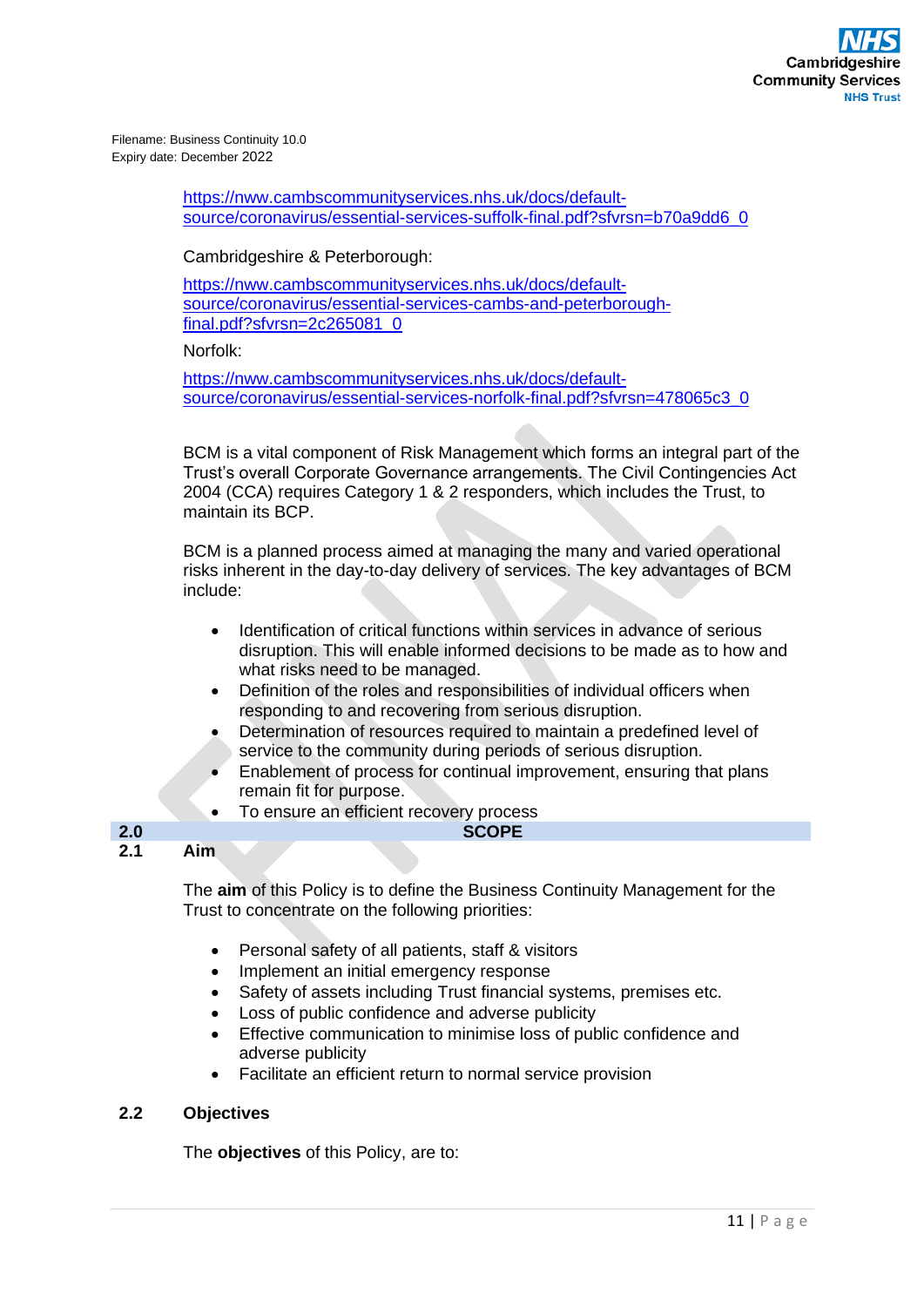- Comply with its statutory obligations under the Civil Contingencies Act 2004, the Health & Social Care Act 2012 and supporting guidance
- Align closely to ISO22301, the International Standard for Business Continuity.
- Outline the structure within which a coordinated Business Continuity response can be activated, managed and recovered from.
- Define the roles and responsibilities of officers.
- Detail training and exercise requirements.
- To ensure an efficient recovery process.
- Provide a framework for continual improvement.

## **2.3 Associated Documents**

| Plan                                               | Date of<br>review | Green:<br>complete<br><b>Yellow: WIP</b><br>Red: yet to be<br>undertaken |
|----------------------------------------------------|-------------------|--------------------------------------------------------------------------|
| <b>Internal</b>                                    |                   |                                                                          |
| Critical & Major Incident Plan                     | 2022              |                                                                          |
| <b>Trust Business Continuity Policy &amp; Plan</b> | 2022              |                                                                          |
| Pandemic Influenza Plan                            | 2021              |                                                                          |
| <b>Mass Vaccination Plan</b>                       | 2021              |                                                                          |
| <b>Annual Winter Planning Assurance</b>            | 2022/2023         |                                                                          |
| <b>Heatwave Planning Assurance</b>                 | 2022              |                                                                          |
| <b>Service Business Continuity Plans</b>           | 2022              |                                                                          |
| <b>Trust Risk register</b>                         | 2022              |                                                                          |
| <b>Trust Emergency Contact Directory</b>           | 2022              |                                                                          |
| <b>CCS NHS Trust IT Disaster Recovery Plan</b>     | 2021              |                                                                          |

## **2.4 Policy Approval**

- The Trust Business Continuity Policy is produced by the EPRR Lead on behalf of the Trust and adheres to the following governance structure:
- EPRR Operational Group: review and challenge
- Quality, Improvement & Safety Committee: review and ownership
- The Trust Board: ratification and adoption of this policy.

## **2.5 Ownership**

This Policy is owned by the Trust under the following:

Owners: Chief Executive Officer & the Trust's Accountable Emergency Office.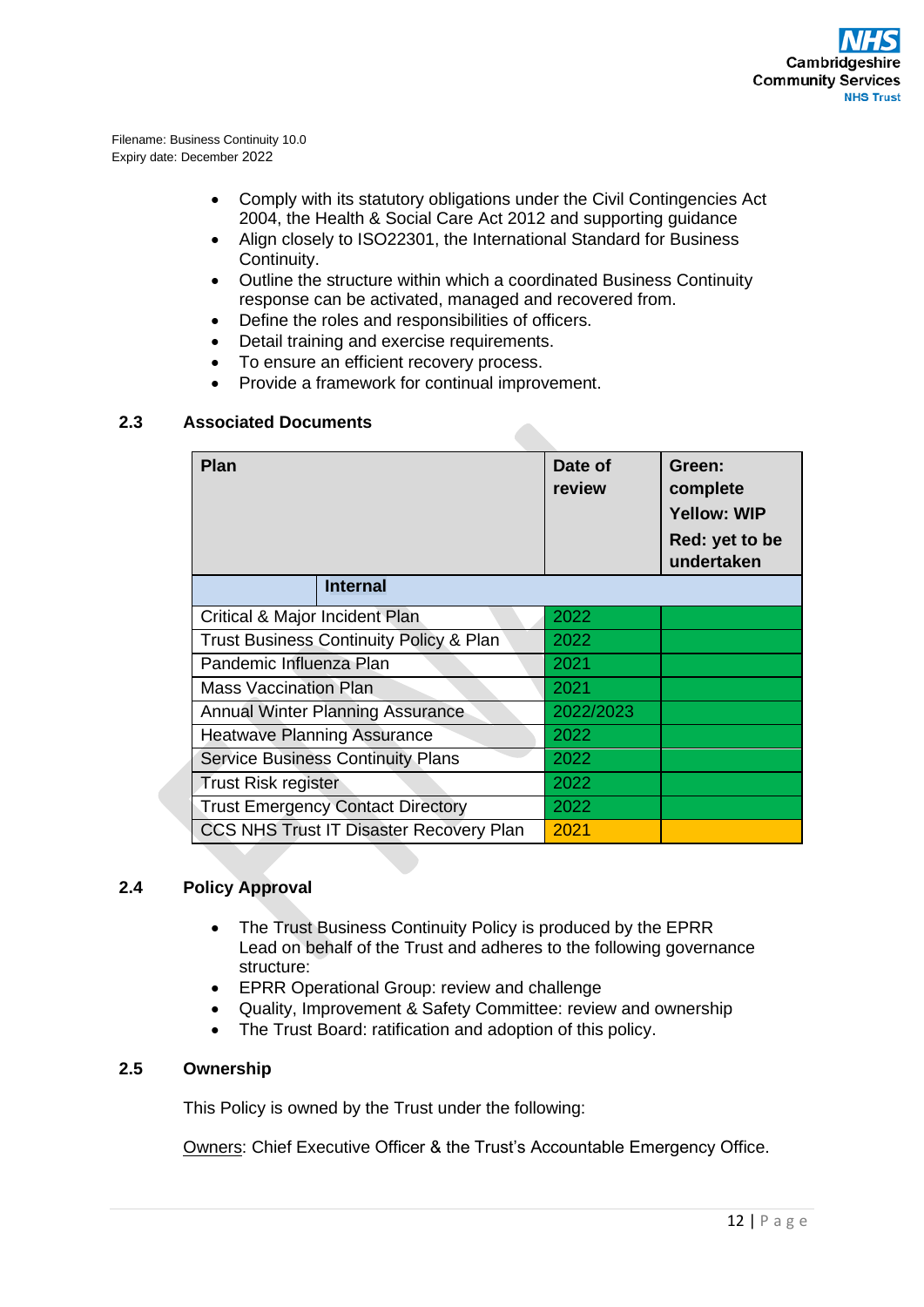> A Non-Executive Director will provide oversight. They will support the Business Continuity Programme Management, as defined in 4.1.1

> Teams: The EPRR Operational Group is responsible for reviewing the Trust Business Continuity Policy and ensuring it is regularly exercised and updated on behalf of the Chief Executive Officer. The elements of the BCM around understanding the organisation, determining, developing, implementing and exercising the BCM is the responsibility of the members of the EPRR Operational group.

> The EPRR Team are responsible for drafting and reviewing the above documents in line with Trust direction, before they are sent to the EPRR Operational Group.

## **2.6 Policy Review**

This Policy will be reviewed by the EPRR Operational Group when:

- Lessons learned from experience or exercise indicates this policy is out of date.
- A restructure or other changes to the organisation indicates this policy is out of date.
- Annually from initial publication
- Changes in legislation or standards
- Any material changes will be subject to ratification

Internal audits of Business Continuity Plans (BCPs) will be arranged at intervals with the EPRR Lead. The purpose is to determine whether BCPs continue to conform to planned arrangements, are properly implemented and maintained and remain effective in meeting the Trust's BCM policy and objectives.

## **3.0 RISK ASSESSMENT**

## **3.1 Community Risk**

The Cambridgeshire & Peterborough, Norfolk, Suffolk and Bedfordshire, Luton & Milton Keynes Local Resilience Forums have developed Community Risk Registers which identify a number of high risks for their local area (see below for examples)

Loss of Critical Infrastructure e.g., internet, network, telecommunications Industrial Action Flooding Pandemic Flu Severe Weather Industrial Accidents

## **3.2 Trust Risk Register**

The Trust has a Risk Register which identifies risks in respect of the achievement of key priorities & objectives and delivery of services and community risks. The Trust's risks together with the associated mitigating actions and controls are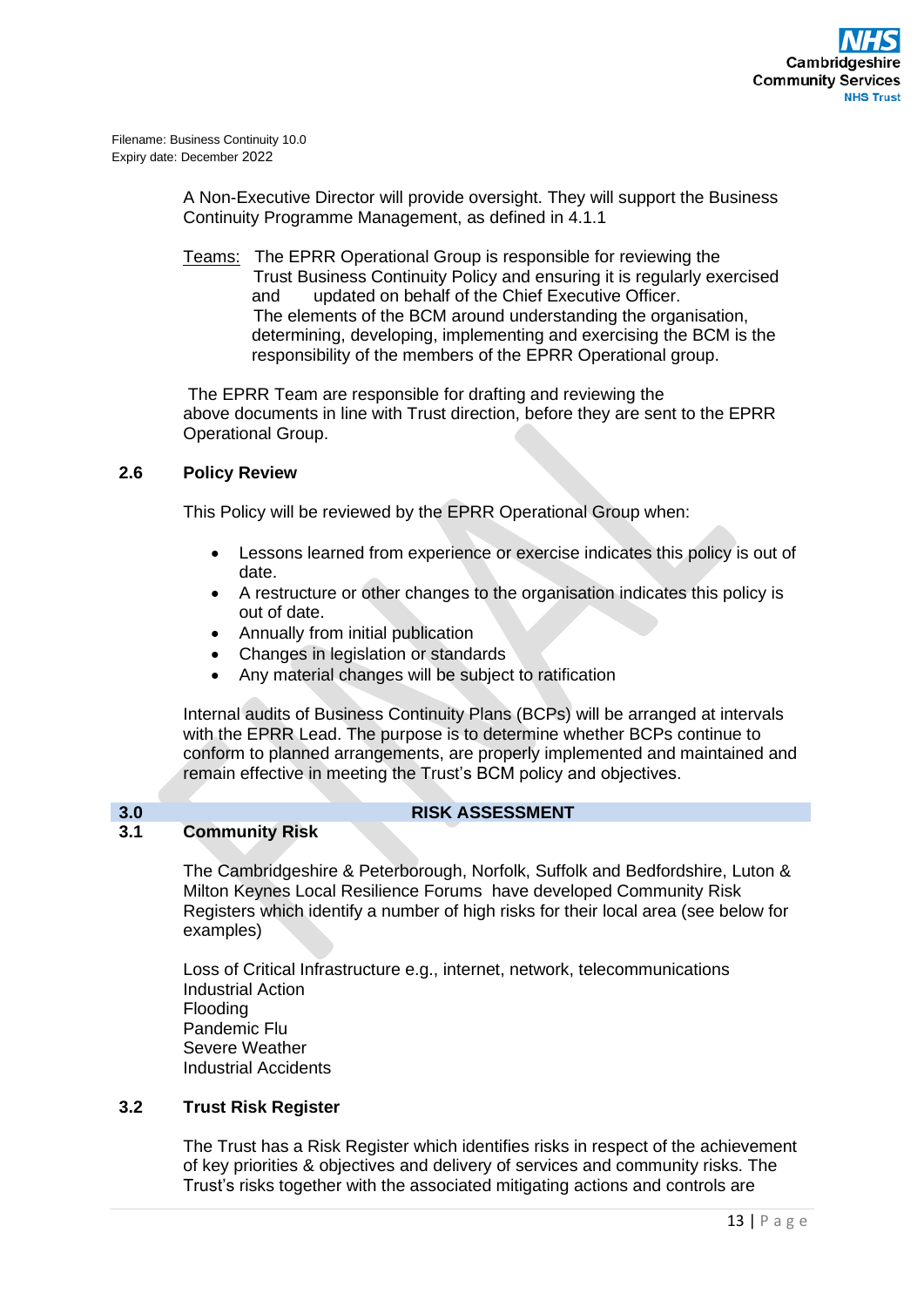> subject to regular review and escalation in accordance with the Trust's Risk Management Policy.

## **3.3 Service/Localised Risk**

It is important that any significant risks threatening the performance of critical functions in the event of an emergency or disruption are identified as risks as this enables services to focus resources in the right areas and develop appropriate continuity strategies.

Each service management team must consider risks to their Service specific risks when completing their BCP.

## **4.0 BUSINESS CONTINUITY MANAGEMENT 4.1 Business Continuity Management (BCM) cycle**

ISO 301:2012 Business Continuity Management (British Standards Institute) defines BCM as a holistic management process that identifies potential threats to an organisation and the impacts to business operations that those threats, if realised, might cause. BCM cycle provides a framework for building organisations resilience with the capability for an effective response that safeguards the interests of its key stakeholders, for service users and the health economy, reputation, brand and value creating activities.

See below diagram activities. Alignment to the BCM cycle will ensure the integrity of Business Continuity arrangements and assurance to stakeholders that an organisation is resilient and able to respond to disruption effectively.



## **4.1.1 Programme Management**

Programme Management is at the start of the BCM cycle. It is the professional practice that defines the organisational policy relating to BC and how that policy will be implemented, controlled and validated. It requires the participation of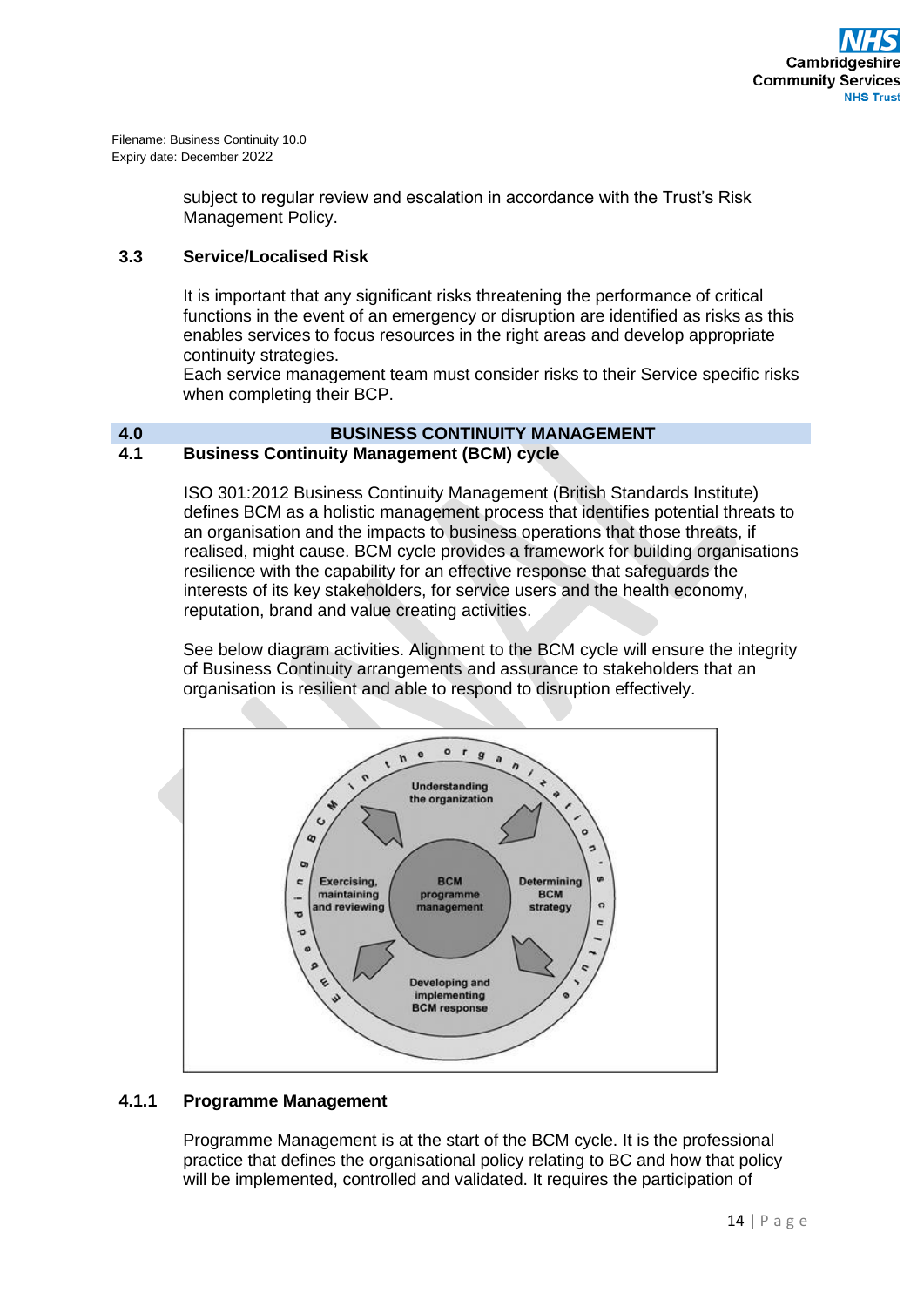> senior management and establishes the organisations approach to business continuity. This part of the cycle is reflected in this Policy.

## **4.1.2 Understanding the organisation**

This element assists the Trust in understanding and identifying its key products and services and the critical activities and resources that support them. The main technique used for the analysis of an organisation for BC purposes is the Business Impact Analysis (BIA). The Trust has localised Service BIA's which identify, quantify and qualify the impacts in time of a loss, interruption or disruption of business activities.

This element ensures that the BCM programme is aligned to the Trust's objectives, obligations and statutory duties.

## **4.1.3 Determining BCM policy**

The development stage of the BCM cycle identifies and selects appropriate strategies and tactics to determine how continuity and recovery from disruption will be achieved. This part of the cycle is conducted within this document and the Trust's Service Business Continuity Plans.

## **4.1.4 Developing and implementing BCM response**

The aim is to identify and document priorities, procedures, responsibilities and resources to assist the organisation in managing a disruptive incident, while implementing continuity and recovery strategies to a pre-determined level of service. This part of the cycle is conducted within the Trust's BC and Service plans.

## **4.2 Exercising, maintaining and reviewing**

In order to ensure the ongoing effectiveness of the BC arrangements, a structured approach to maintenance, reviews, exercises and audits is to be adhered to. Additional exercises, reviews and audits may be implemented following significant organisational changes.

## **4.2.1 Exercises**

Exercises provide demonstrable evidence of a business continuity and incident management competence and capability. A BCP cannot be considered reliable until it is exercised and has proven to be workable. Exercises can be no notice and live and will:

- Be consistent with the scope of this Policy and the Trust and Service Business Continuity Plans
- For live exercises, it will be agreed between the EPRR Lead and the appropriate Service managers and carried out in such a way that the risk of an incident occurring as a direct result of the exercise is minimised.
- Be subject to a post exercise report, completed by the EPRR Lead or Service Manager.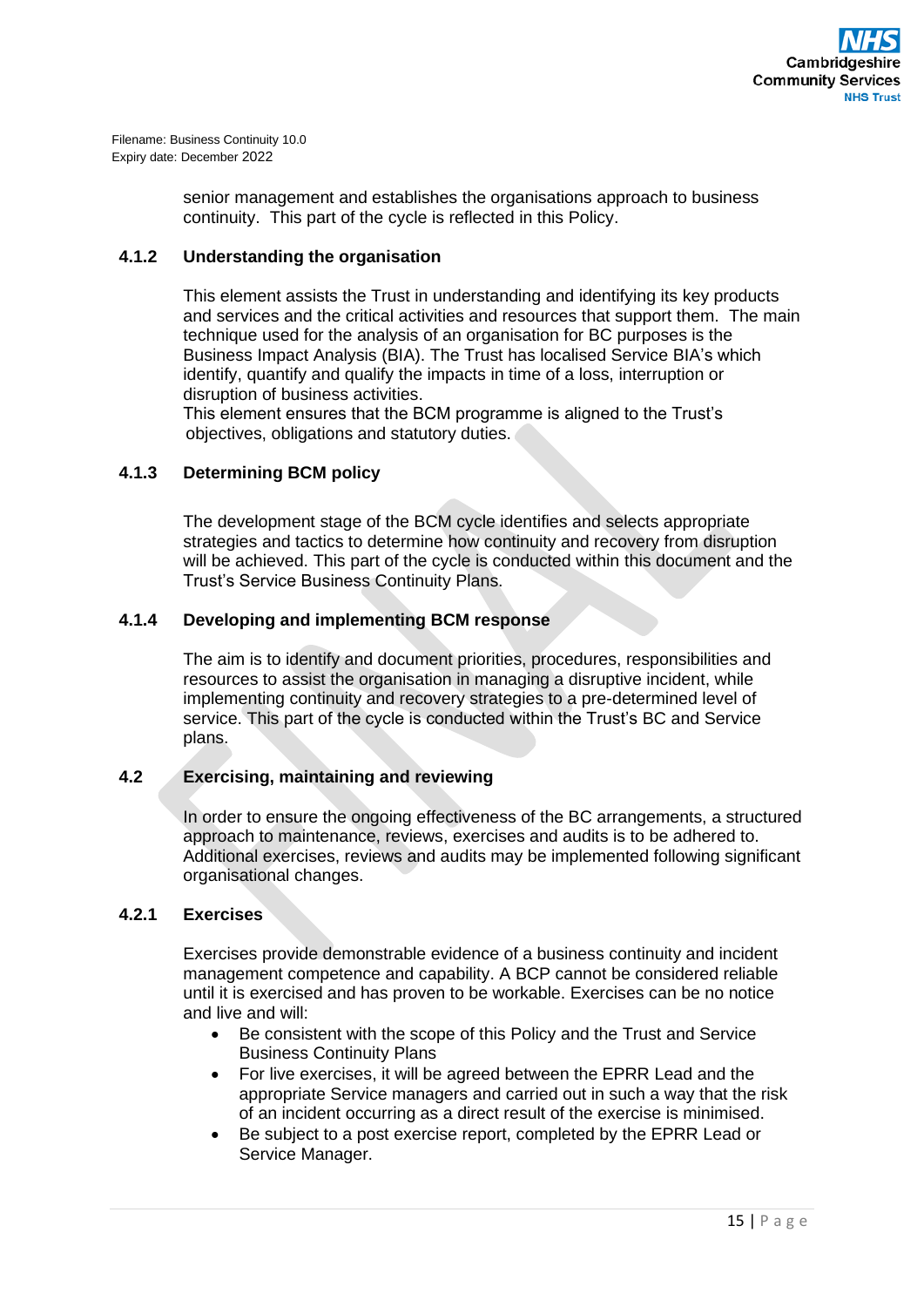## **4.2.2 Maintenance**

Maintenance will ensure that Service BCP's remain fit for purpose between reviews, exercises and audits and can result from changes in staff, facilities, resources, organisational objectives, policies and procedures. The maintenance of Service BCP's is the responsibility of the Service manager and their respective teams.

## **4.2.3 Reviews**

Reviews will include information on:

- The consistency between the scope of the Trust BC Plan, Service BIA's and BCP's and, in the case of a review following plan activation, the response by the Service.
- The effect of changes in organisation and legal, statutory requirements.
- The validity of recovery time objectives, staffing and resources.
- Feedback and comment from plan users and stakeholders.

## **4.3 Embedding**

Business continuity must become part of the way an organisation is managed to be effective. This stage provides the overarching element that ensures that opportunities are used at the various stages of the BCM process.

## **4.3.1 Internal Audit**

The Trust's EPRR Lead will carry out an internal audit of service Business Impact Analysis (BIA) and business continuity plans (BCPs) on an two yearly basis. Plans should be submitted to the EPRR Lead before the required review date in order that any non-conformances can be identified and corrected within the required timeframe. Trust Service BIAs and BCPs will be RAG rated:

- 1. BIAs and BCPs that have not been submitted by the required review Date (RAG rated Red).
- 2. BIA's and BCPS that have been submitted and/or work is in progress but not completed (RAG rated Amber)
- 3. BIAs and BCPs have been reviewed and updated and corrective actions have been completed (RAG rated Green).

## **4.3.2 External Audits**

External audits will be carried out by suitably qualified auditors. Audits will:

- Be conducted by the auditor in a manner that will ensure objectivity and impartiality.
- Determine whether the BC arrangements are effective in meeting the organisations BCM objectives.
- Determine whether the BCPs have been properly maintained, in particular that changes following the preventative and corrective action processes have been completed.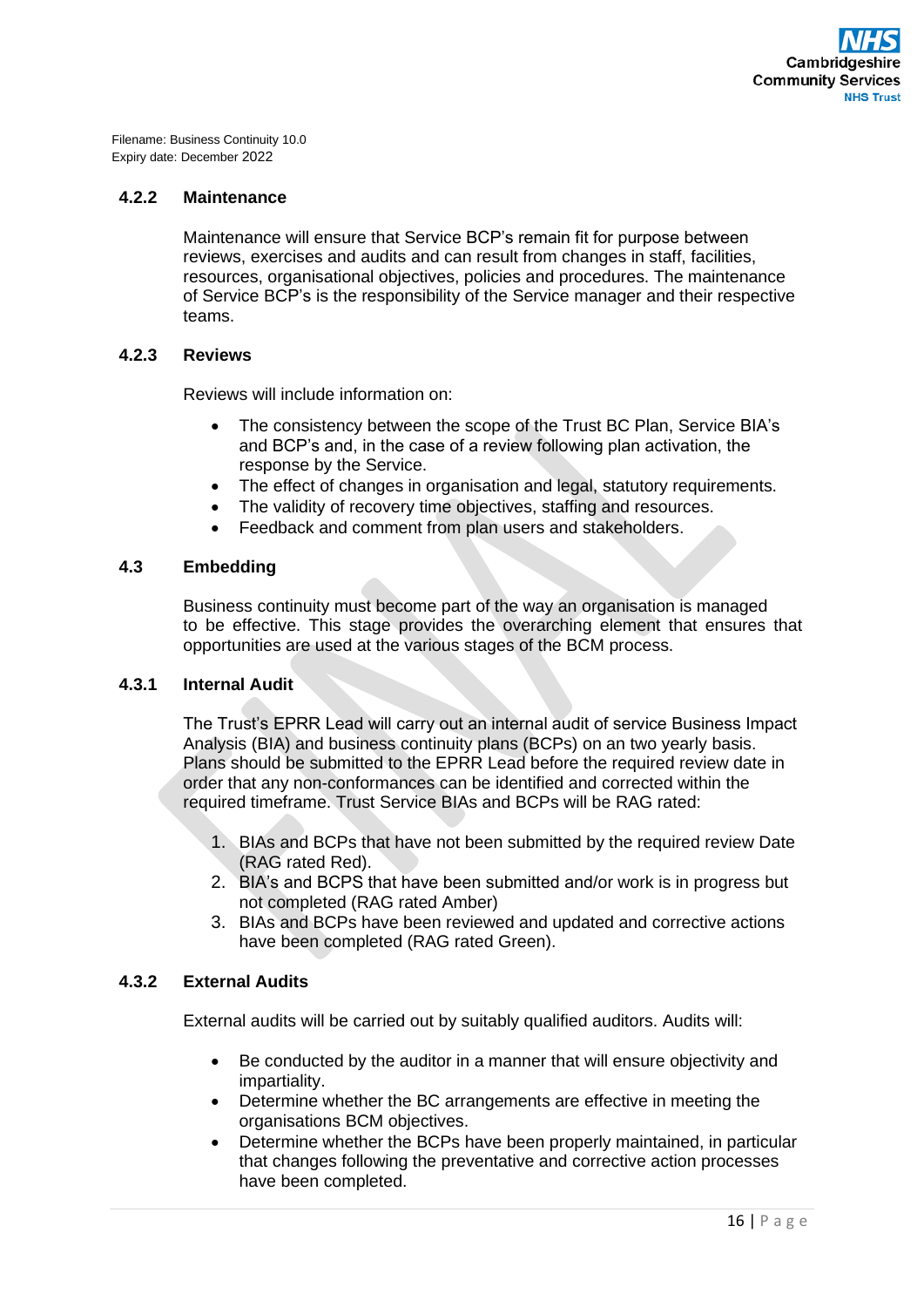- Take into account the results of previous audits.
- Be followed by a written report which details audit outcomes and includes required actions and is concluded.

| <b>Summary of BCM cycle links to Trust documents</b> |                                                                          |  |  |  |  |
|------------------------------------------------------|--------------------------------------------------------------------------|--|--|--|--|
| <b>Stage of lifecycle</b>                            | <b>Element of BC Policy/ BCP's</b>                                       |  |  |  |  |
| Programme Management                                 | <b>Trust Business Continuity Policy</b>                                  |  |  |  |  |
| Understanding the organisation                       | BC Training and exercising/                                              |  |  |  |  |
|                                                      | <b>BC Plan activations and</b><br>responses                              |  |  |  |  |
| Determining BC Strategy                              | BC Training and exercising/live                                          |  |  |  |  |
|                                                      | exercises                                                                |  |  |  |  |
|                                                      | <b>BC Plan activations and</b><br>responses                              |  |  |  |  |
| Developing and implementing BCM<br>response          | Trust Business Continuity Plan/                                          |  |  |  |  |
|                                                      | <b>Service Business Impact Analyses</b><br>and Business Continuity Plans |  |  |  |  |
| Exercising, maintaining and reviewing                | <b>Trust Business Continuity Plan/</b>                                   |  |  |  |  |
|                                                      | Service Business Impact Analyses<br>and Business Continuity Plans        |  |  |  |  |

Table 1. Summary of BCM Lifecycle links to Trust documents

## **5.0 ROLES & RESPONSIBILITIES 5.1 Roles & Responsibilities within the Trust**

To implement, develop and maintain this Policy, roles and responsibilities have been identified against individual posts within the Trust's structure. Broad definitions of these responsibilities are provided below. See Appendix A

## **5.2 Non-Executive Director**

A Non-Executive Director will provide oversight and challenge to the Trust's EPRR arrangements and compliance to its statutory obligations.

## **5.3 The Chief Executive Officer (CEO)**

The CEO is responsible for providing BC leadership and will ensure that a structure is developed and maintained which integrates and embeds BC within the Trust.

## **5.4 Accountable Emergency Officer (AEO)**

The Accountable Emergency Officer will be responsible for ensuring that a Trust wide business continuity plan is developed, managed and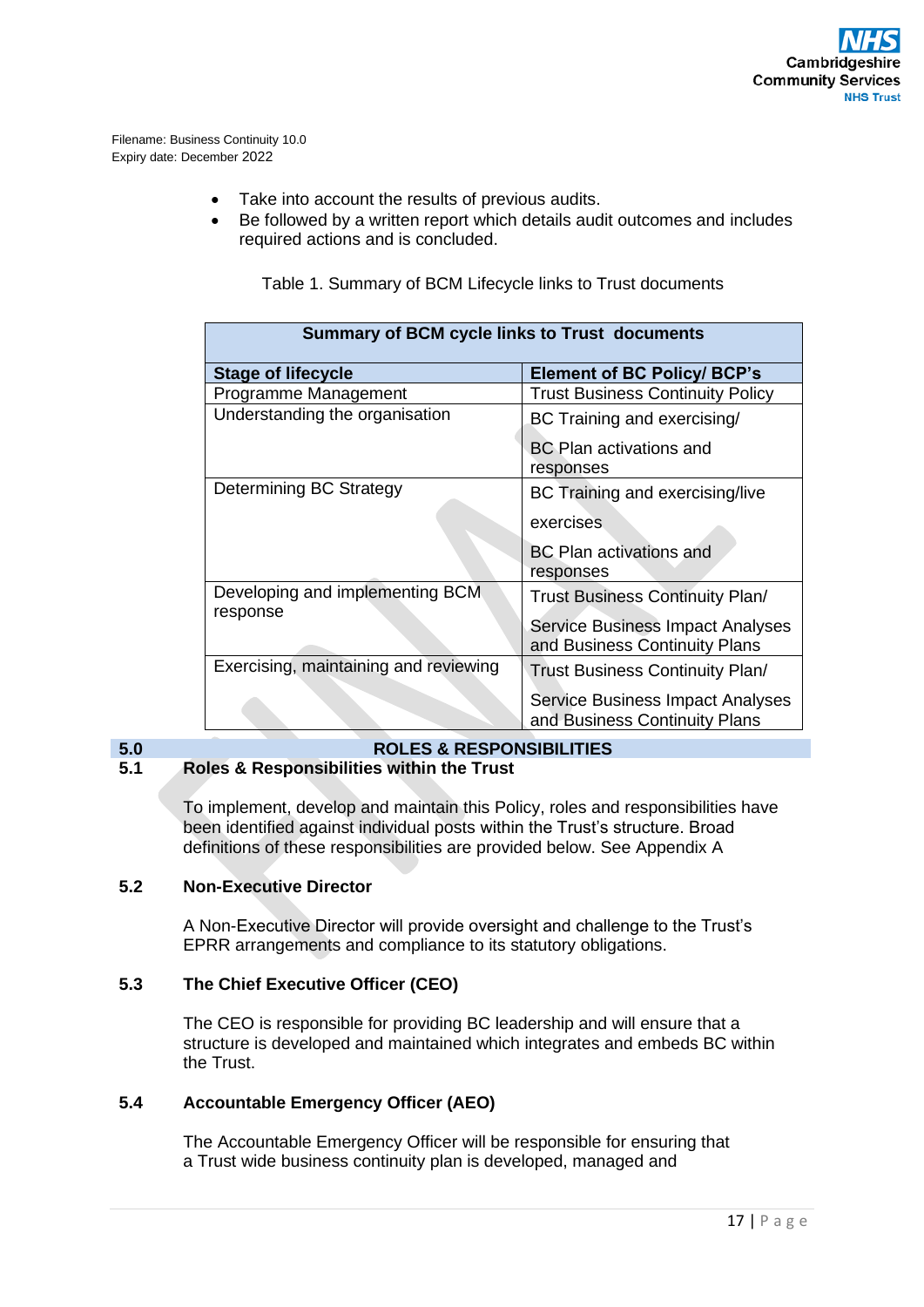maintained. The Health and Safety Care Act 2012 places upon NHS funded organisations the duty to have an accountable officer with regard to emergency preparedness, resilience and response (EPRR). The Accountable Emergency Officer is the designated accountable officer and represents the Trust at the Local Health Resilience Partnership (LHRP) Strategic Groups. The AEO has the executive authority and responsibility for ensuring the organisation complies with legal and policy requirements. The AEO will ensure there is sufficient resource within the EPRR Team to deliver an appropriate and adequate Business Continuity portfolio.

## **5.5 On-Call Executive Team**

The On Call Executive Team provide a 24/7 365 days a year response to any incidents which are significant and cannot be managed locally and/or where the length of the disruption is impacting on the Trust's service delivery. The Executive On-Call will liaise with the CEO or deputy to discuss what action to take and to convene the Incident Management Team (IMT) as necessary.

## **5.6 Service Directors**

Service Directors are responsible and accountable to the CEO & AEO and Trust Board for ensuring that Services within their Directorate have BCP's in place which are developed and implemented. They will nominate Service Managers who will take the lead in BC, or undertake this role themselves, depending on the needs and structure of their services.

## **5.7 Service Managers**

Service managers are responsible and accountable to Service Directors for the implementation, development and management of BCP's within their Service and that they fulfil a role in the response structure. They are also responsible for:

- Ensuring their Services have a Business Impact Analysis and corresponding Business Continuity Plans
- Have risk assessed their Service functions
- Regularly update their BC plans with changes in service, staff, supplies, equipment et.
- Annually review plans
- Complete the Trust annual business continuity exercise, with their teams.
- Agenda Business Continuity discussions at team meetings.
- Engage in training and exercising, at both in house and external events.
- Ensure hard copies of BC documents listed in the red emergency folder see 2.1.4
- Action any lessons learnt
- Attend or send their deputy to the Trust's EPRR Operational Group.

## **5.8 Emergency Planning Team**

The EPRR Lead is responsible and accountable to the Trust AEO and will facilitate the implementation, development, training and exercising the Trust and Service level BCP's, in accordance with the CCA '04 and supporting guidance.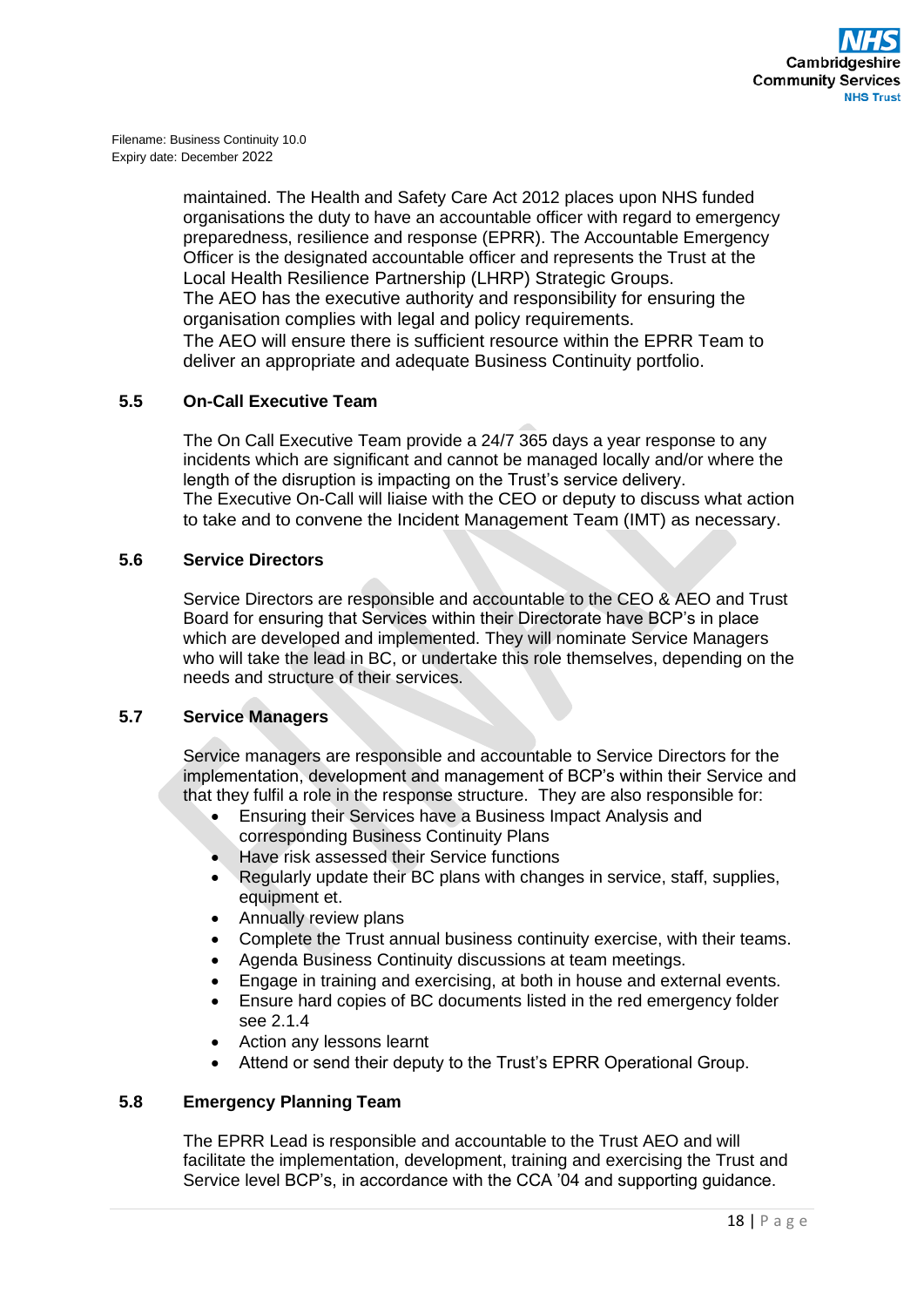## **5.9 Head of Communications**

The Head of Communications will be part of any major incident or emergency response, planning communications for business recovery and should, therefore, be undertaken by a combination of their team working in conjunction with the Chief Executive Officer and/or On Call Executive. The response would follow the specific communications actions within the Trusts Communications Strategy.

## **5.10 All Trust Staff**

All Trust staff will:

- Be aware of their BCP and where to access it on site
- Ensure all details are kept current and in date
- Attend recommended training & exercising sessions.
- Assisting in the development of BCP's.
- Taking part in the BCP activation process.
- During periods of disruption, fulfilling duties to manage the disruption and to also outside of their normal role in order to meet the requirements of the Service and Trust BCP's
- Engage in debriefs and the continuous improvement process
- Action any lessons learnt

## **5.11 Major Subcontractors**

Services provided to the Trust by external suppliers are also required to have business continuity arrangements in place. In the development or review of contracts and service level agreements, provision for business continuity arrangements should be included.

They are required to work in unison with Trust staff members to resolve business continuity incidents in accordance with this Policy and agreed contractual obligations.

## **5.12 Information Governance**

## **5.12.1 Senior Information Risk Owner (SIRO)**

The Senior Information Risk Officer is the Director of Finance and Resources who is responsible for ensuring adequate security is in place around data and systems and for the safe use and disclosure of data. They chair the Information Governance Operational Group and attend the Information Governance Steering Group. They are responsible for ensuring information risks and incidents are managed properly and that the Information Asset Register is maintained and managed by the Information Asset Owners, including by way of receiving reports on compliance and referring issues to the Information Governance Steering Group.

## **5.12.2 Information asset owners**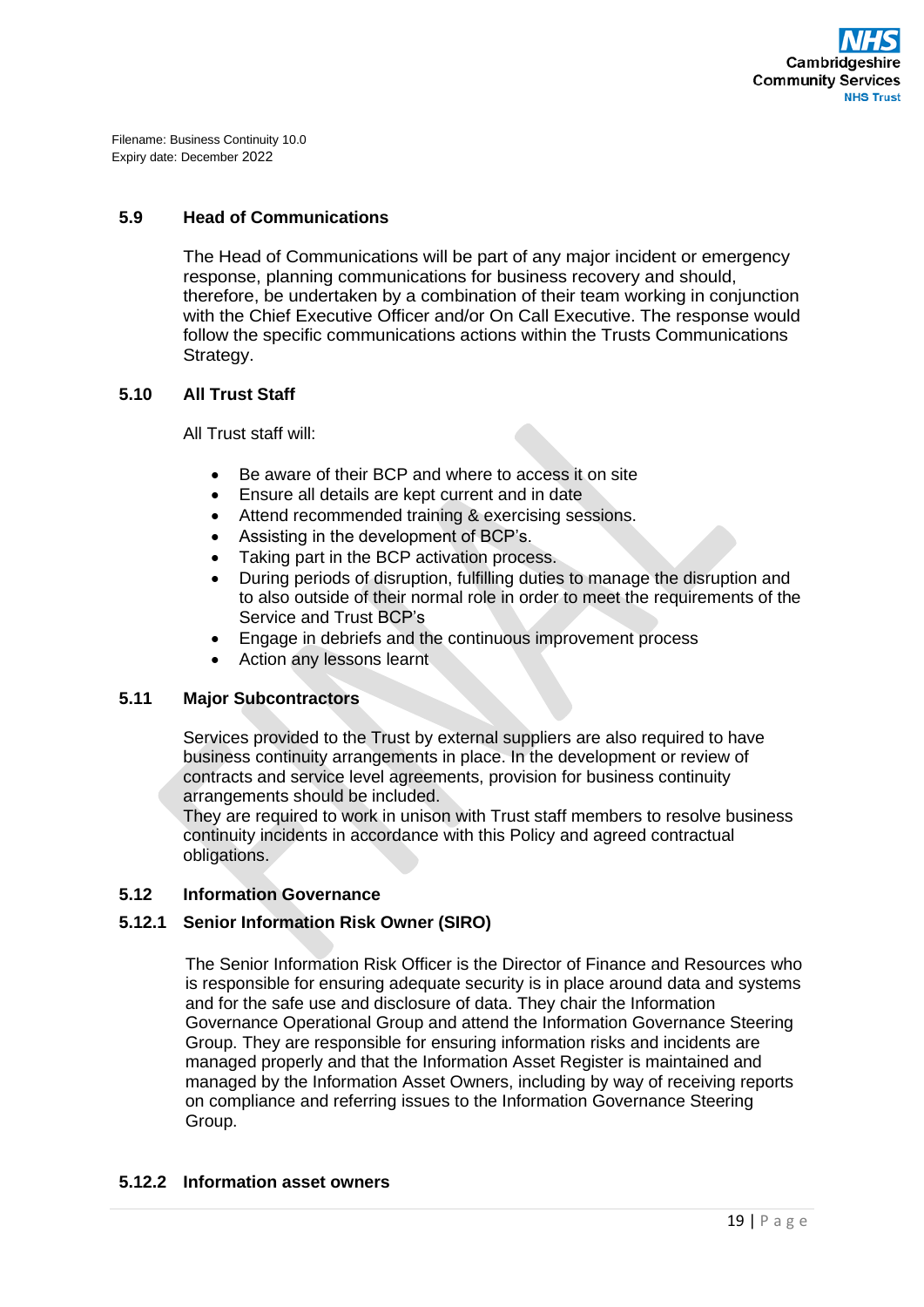> Information Asset Owners are responsible for ensuring that the data their services use is identified on the Information Asset Register; for identifying Information Asset Administrators and supporting them in carrying out their responsibilities and for ensuring the data they are responsible for is managed in accordance with the law and the Trust's IG and IT policies and procedures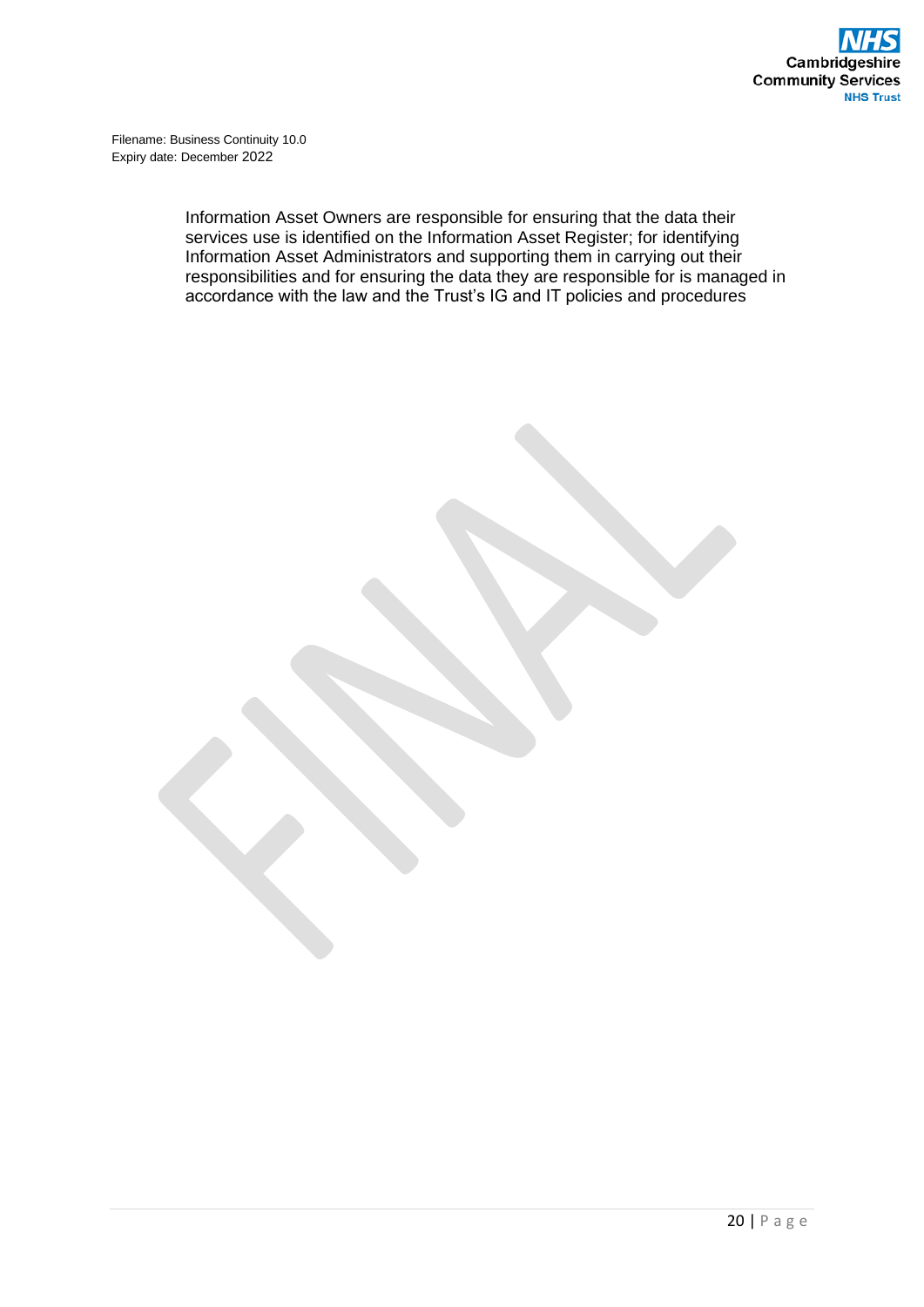

## **BUSINESS CONTINUITY PROCESS**

## **SECTION 1**

## **OPERATIONAL REQIREMENTS**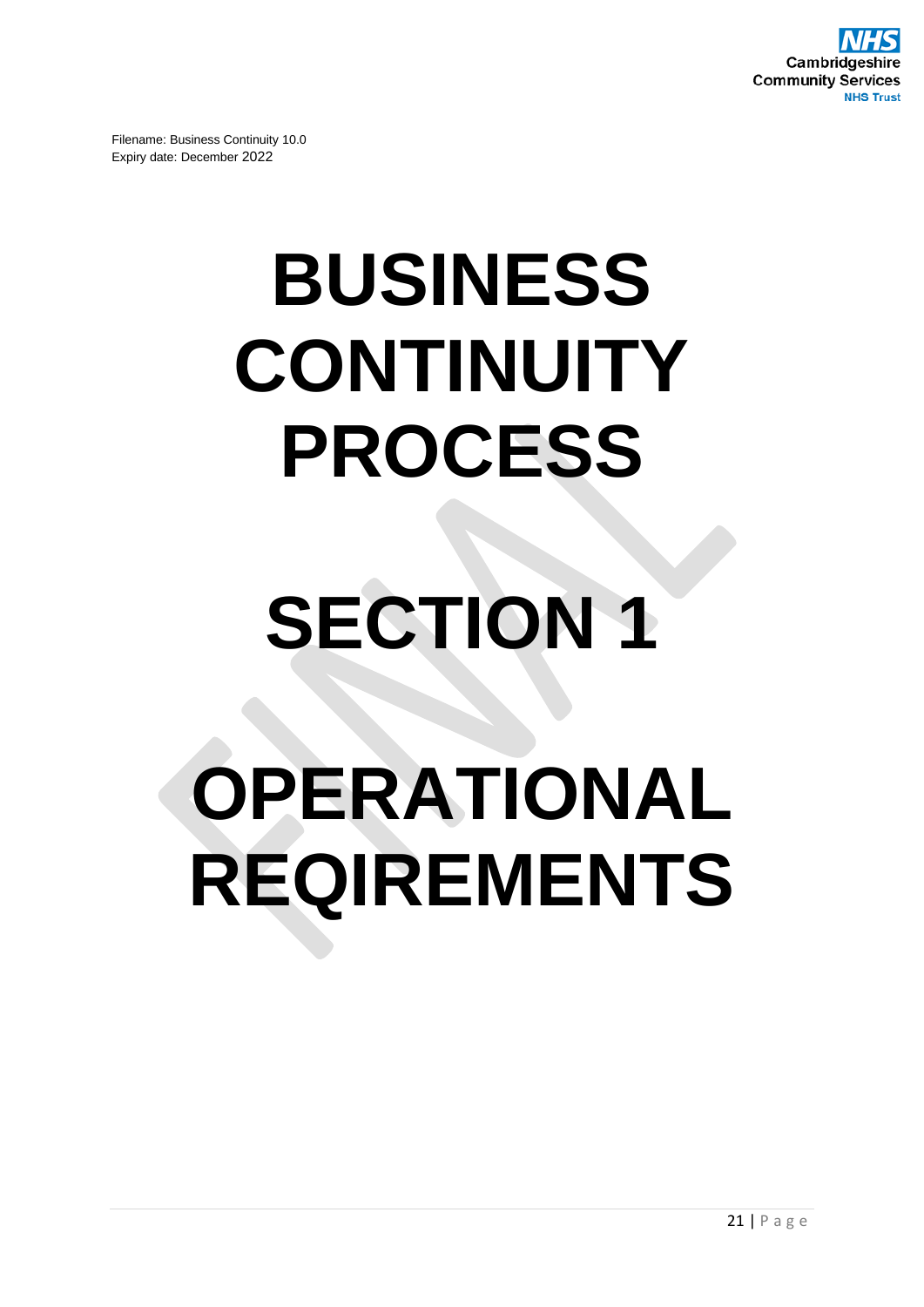## **1.0 PURPOSE**

## **1.1 Aim**

The aim in outlining this Process is to set out how Business Continuity operates in the Trust thereby increasing the Trust's resilience in responding to emergencies and incidents.

## **1.2 Objectives**

The primary objective of this Process is to minimise disruption and speed recovery following adverse events, whether they be internal or external.

This Business Continuity Process will concentrate on the following priorities:

- Personal safety of all patients, staff & visitors
- Implement an initial emergency response
- Protect the safety of assets including Trust financial systems, premises etc.
- Limit the loss of public confidence and adverse publicity
- Maintain effective communication to minimise loss of public confidence and adverse publicity
- To facilitate an efficient return to normal service provision

The Trust response to disruption is made in a coordinated manner and will include solutions to managing the period of disruption actively engaging in finding solutions to the challenges presented by the disruption, in unison with its stakeholders anticipating the needs of staff and service users during the recovery period.

## **2.0 LOCALISED SERVICE BUSINESS CONTINUITY RESPONSIBILITIES**

## **2.1 Service Director and Management team responsibilities**

It is each Service Director and their respective management team's responsibility to ensure each Service in their Directorate has a

- Business Impact Analysis,
- Business Continuity Plan, which includes Service Team Details and a
- Red Emergency Folder.

Please find links to the templates here;

[http://nww.cambscommunityservices.nhs.uk/the-ccs-community/support](http://nww.cambscommunityservices.nhs.uk/the-ccs-community/support-services/emergency-preparedness-resilience-and-response-(eprr)/business-continuity)[services/emergency-preparedness-resilience-and-response-\(eprr\)/business-continuity](http://nww.cambscommunityservices.nhs.uk/the-ccs-community/support-services/emergency-preparedness-resilience-and-response-(eprr)/business-continuity)

This will enable each Service to manage business continuity disruption at levels 1 & 2 in accordance with the Trust BC structure. It is only when an incident is classified as a Level 3 or 4, will the Trust activate its Major Incident Plan.

Each Service Director is responsible for oversight on continual improvement via preventative and corrective action. See Appendix B

Each Service Manager will ensure that all staff within their Service is aware of all relevant documents pertaining to BC by storing these in a red emergency folder, see 2.1.4.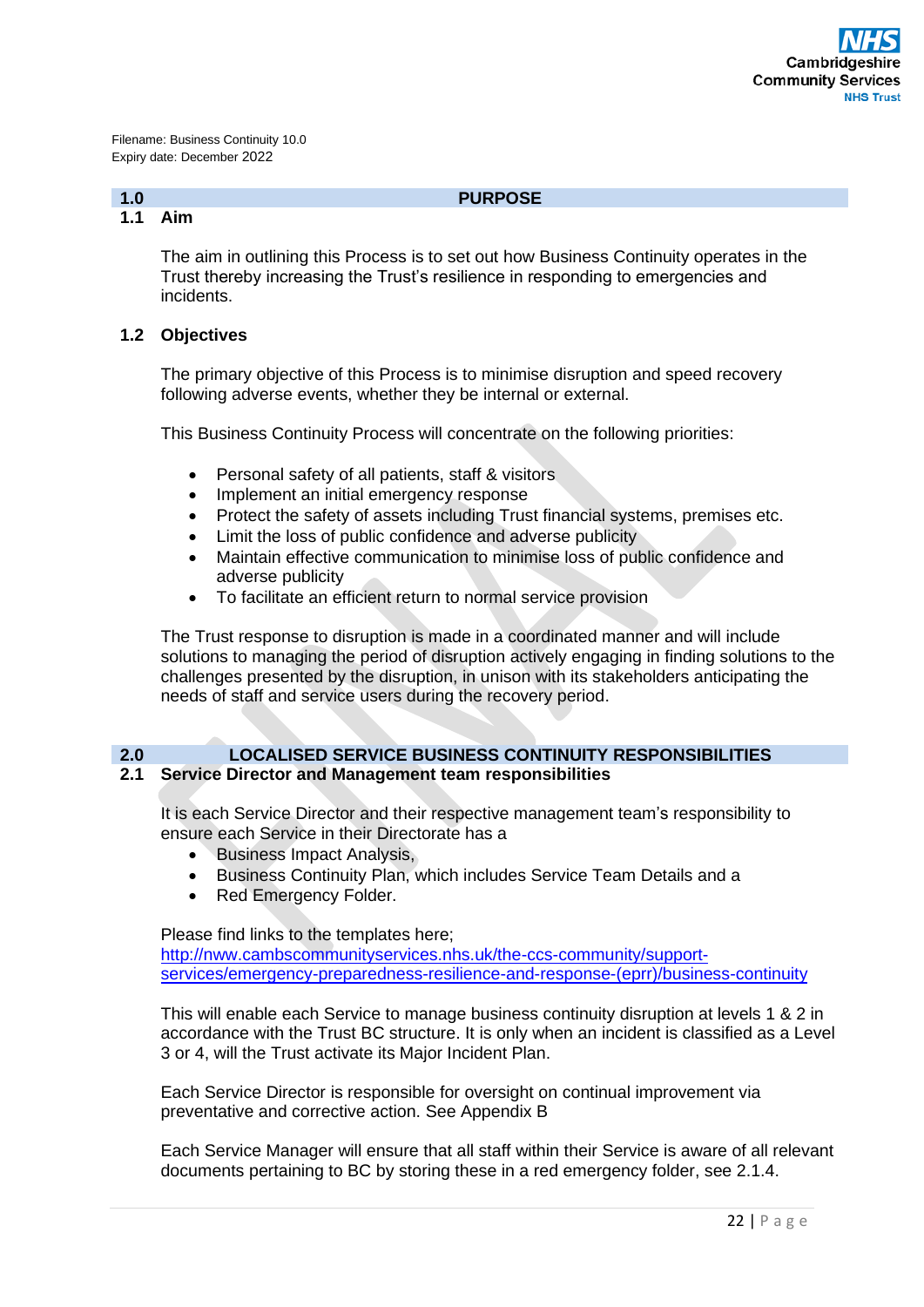

> A copy of the BIA and BCP will also be held by the EPRR Lead. The EPRR Lead will be responsible for ensuring continual improvement in one Service is shared more widely across the Trust, as appropriate.

## **2.1 Business Impact Analysis**

In line with the ISO 22301:2012, the Trust has determined and documented the impact of a disruption to the activities that support its key functions through detailed business impact analysis (BIA) carried out across within each Service. For each Service we have:

- Assessed over time the impacts that would occur if the function was disrupted
- Established the period by which a function becomes critical
- Identified any inter-dependent activities, assets, supporting infrastructure or resources that have also to be maintained continuously or recovered over time.
- Reduce the likelihood of a disruption
- Shorten the period of disruption; and
- Limit the impact of a disruption on the organisation's key functions.

## **2.2 Business Continuity Plan**

Each Service is to update its Business Continuity Plans around these seven key points:

o Programme – proactively managing the process

- o People roles and responsibilities incl. training and exercising in BC
- o Processes- all organisational data and processes, including ICT
- o Premises buildings, facilities and equipment
- o Providers supply chain, including outsourcing and utilities
- o Profile– brand, image and reputation
- o Performance– benchmarking, evaluation and audit

In addition, consideration around providing answers to the following questions can assist teams:

- Which functions should be continued?
- Which functions should be suspended and for how long?
- How will continuity be achieved?
- Do we have alternative solutions/resources?
- Where are the alternative resources located?
- How long can we manage like this?
- Who is involved?
- Who needs to be involved?

## **2.3 Service Team Details**

This is a contact details list for all team members within each Service, It includes, amongst other details, next of kin, car registration, fuel type and whether the member of staff is a priority fuel user.

## **2.4 Red Emergency Folder**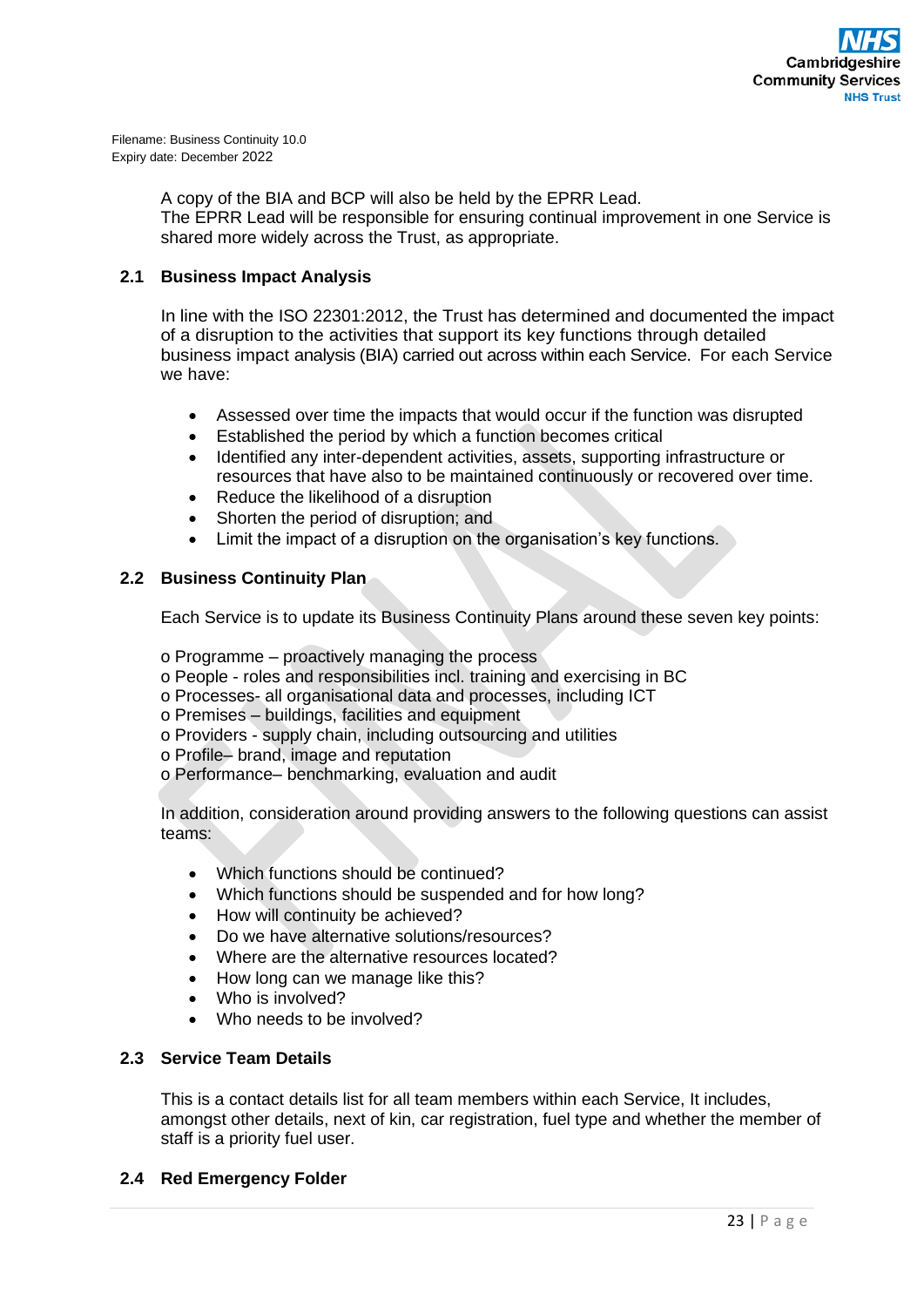> Each service team will hold a Red Emergency Folder, which all staff will be aware of and which will incorporate a number of key documents in paper format including:

- Team Business Impact Analysis
- Team Business Continuity Plan
- Contact Details for all members of the team and escalation phone numbers for On-Call managers
- Essential Fuel Workers
- Supplier details incl. contact numbers etc.
- The Trust Business Continuity Plan
- The Trust Critical & Major Incident Plan
- Patient Guidance Directives/Medicines Management Standard Operating Procedure/Standing Operating Procedures to support High & Medium business functions.

## **2.5 Exercising, maintaining and reviewing**

The EPRR Lead in partnership with Service managers and supported by the Service Directors will hold responsibility for the annual (or earlier if required) review and exercising of their Business Continuity Plans.

## **2.6 Preventative and Corrective Action**

Preventative and corrective action will be completed following reviews, exercises and audits as well as following the activation of BCP's. This process will:

• Ensure that any recommendations made as a result of continual improvement are completed and recorded as such.

Provide confirmation that BCPs have been amended following any relevant changes.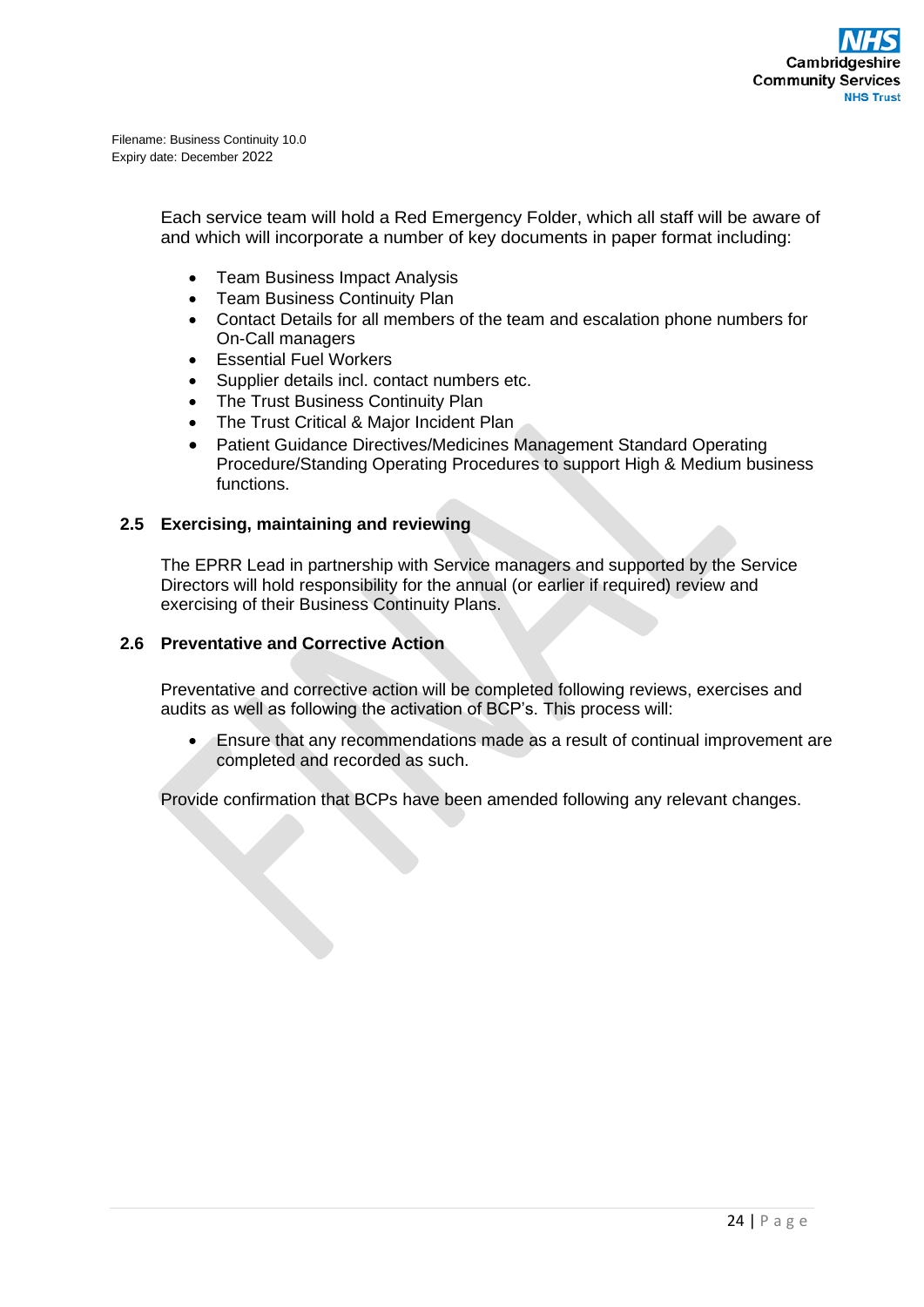# **SECTION 2 INCIDENT & ACTIVATION PLAN**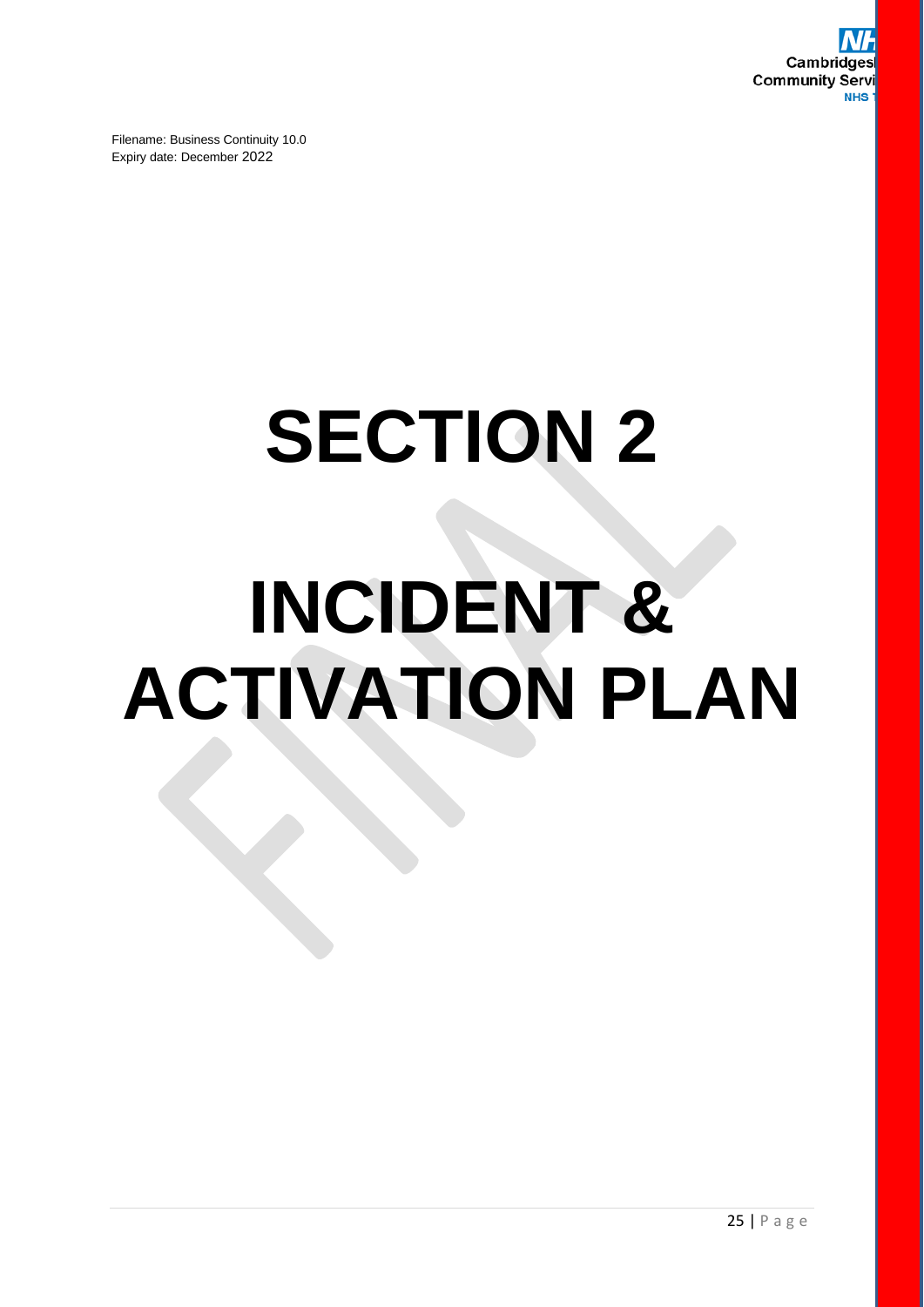## **1.0 INCIDENT RESPONSE**

## **1.1 Incident Levels**

There are four levels of incident**.** It is the resulting impact on the ability to provide essential and non-essential services that will determine the level of response required. Please see APPENDIX A. If you are unsure about the level of disruption, please complete the Incident Impact assessment form below in APPENDIX B which can help you determine the level of incident.

## **ALL INCIDENT LEVELS INCLUDING THE RECOVERY PROCESS REQUIRE THE USE OF SERVICE BUSINESS CONTINUITY PLANS.**

## **1.1.1 Level 1 – Low Level Incident**

A minor business continuity incidence can potentially happen on a daily basis, from a burst pipe to a software failure. These short periods of disruption of limited and low impact will be managed by the normal day to day operational co-ordination and escalation routes, i.e., the Service manager [Bronze commander] and the Service business continuity plans.

## **1.1.2 Level 2 – Moderate Incident**

This is a business continuity incident which may affect a number of Services or have a longer period of disruption e.g., local flooding, local IT failure, telecoms disruption, localised infection disease outbreak. This will be managed by Service business continuity plans, however depending on the severity of the impact on prioritised Services and the duration of the disruption, the Service Manager may want to inform the On-call Executive [ who provides Tactical co-ordination, Silver commander]

## **1.1.3 Level 3 - Significant Incident**

This is an incident which impacts the Trust's ability to deliver critical activities and Services and will require Executive oversight. The Executive On-Call must be informed at this stage – call 01480 398500 and the Executive will conduct an impact assessment with the CEO [ who provides strategic direction – Gold commander] to determine if the Trust will declare a critical incident or major incident standby. Services will use their business continuity plans to support the Trust to manage the disruption and to maintain safe levels of patient care.

## **1.1.4 Level 4 – Extreme incident**

An extreme incident is when the Trust cannot deliver critical activities/Services and there is a risk to service users and staff safety e.g., Fire, Severe weather conditions causing damage to site and access issues, complete prolonged IT or utility failure (such as the Wannacry incident 2017 etc) or an External Major incident such as the Covid19 Infectious disease/ pandemic etc.

The incident will be managed by the Executive On call, with advice from Subject matter experts in the Trust and members of the IMT (see 1.2). The CEO & AEO will provide the strategic direction. The Major Incident will rely on Services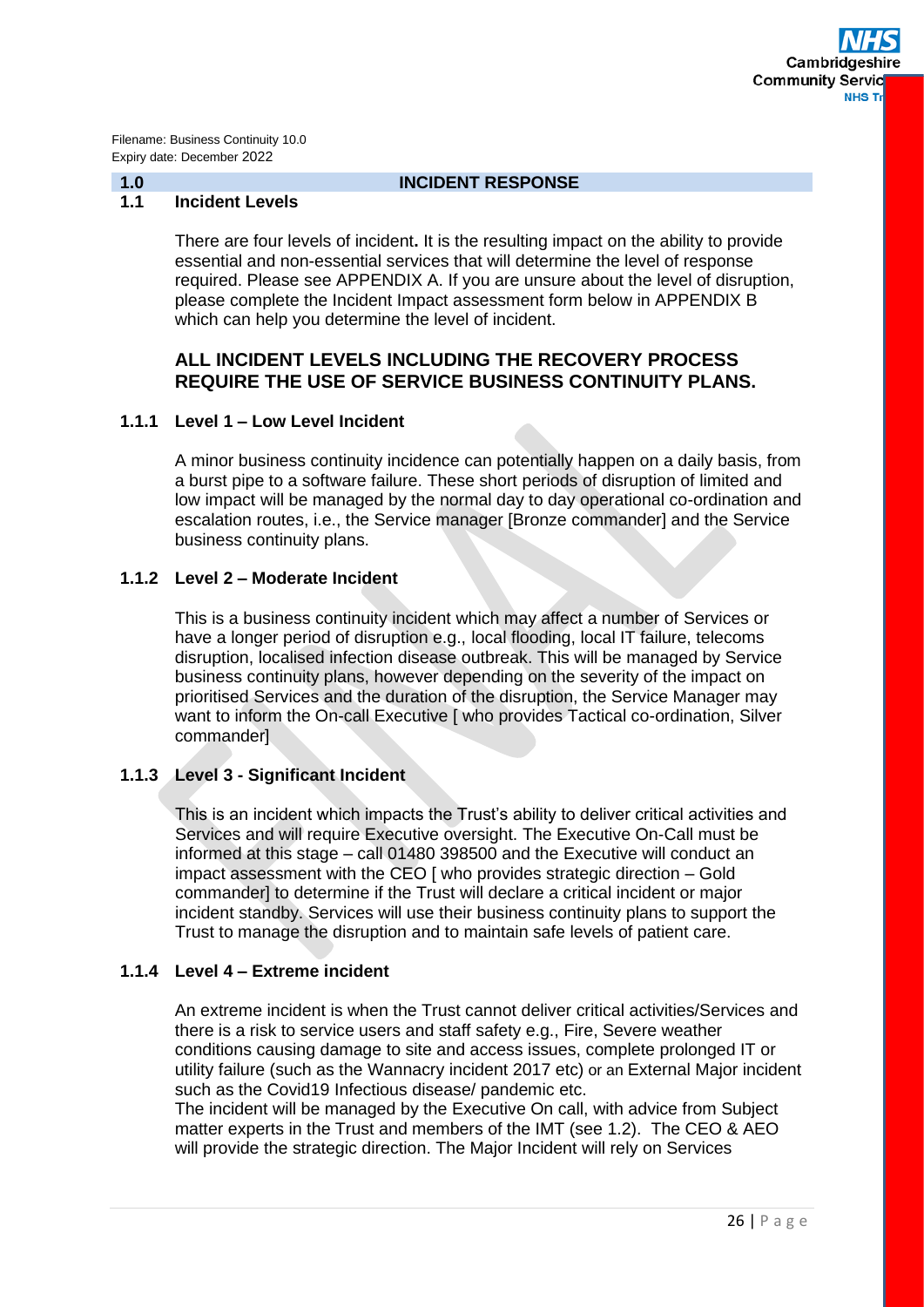> business continuity plans to help minimise the incident impact and aid the recovery process.

## **1.2 Command & Control at Levels 3 & 4**

- **1.2.1** The Point of Contact for any impact on Business Continuity at **Level 3 or 4** is the On-Call Executive as set out in the On-Call Rota
- **1.2.2** Service Managers will notify the Executive On-Call who will, in discussion with the CEO, declare a critical, major incident standby or major incident. The Executive on Call will convene the Incident Management Team (|IMT) to manage the incident. The Executive On-Call who will become the IMT Lead will **invoke the Trust Critical & Major Incident Plan.**
- **1.2.3** To aid clarity and minimise confusion the Trust will use the same Structure as that used during a Major Incident. See the Trust's Critical & Major Incident Plan v.13.0. This will also aid a seamless move from disruptive event to Major incident plan activation if the situation dictates.
- **1.2.4** If a member of staff is on duty or on-call to respond to a major incident or Business Continuity incident and is not able to for any reason, they should ensure that alternative arrangements are put in place immediately.
- **1.2.5** If a major incident has been declared, events will be co-ordinated in the Incident Control Rooms see the Critical & Major Incident Plan Annex I & Ia.

Use Microsoft Teams to set up an Incident Management Team meeting and remember to start logging decisions and rationale immediately.

**1.2.6** The Executive On-Call should also ensure that health and safety legislation is strictly adhered to. No staff should be asked to enter areas without proper safety equipment and/or training. Outside contractors may need to be hired to deal with the assessment of a building after a fire or flood and to assess its structural integrity before staff can be allowed in to assess the damage to equipment and paperwork.

## **1.3 Incident Management Team (IMT)**

- **1.3.1** In order for the Trust to manage disruptive events, an IMT is required to ensure the organisation can be responsive to the incident. The IMT will be responsible for ensuring that this Plan is implemented and to co-ordinate the Trust's response. This IMT will have immediate responsibility for assessing the potential impact on services and, therefore, the likelihood for restoring services to normality.
- **1.3.2** Service managers should initially assess the impact for their area of control. The Incident Management Team will report any risks associated with maintaining the critical functions of the Trust to the CEO & AEO. The Incident Management Team will be responsible for communicating internally and externally with support from the Communications lead.
- **1.3.3** To aid clarity and minimise confusion the Trust will use the same structure as that used during a Major Incident. This will also aid a seamless move from disruptive event to Major Incident plan activation if the situation dictates.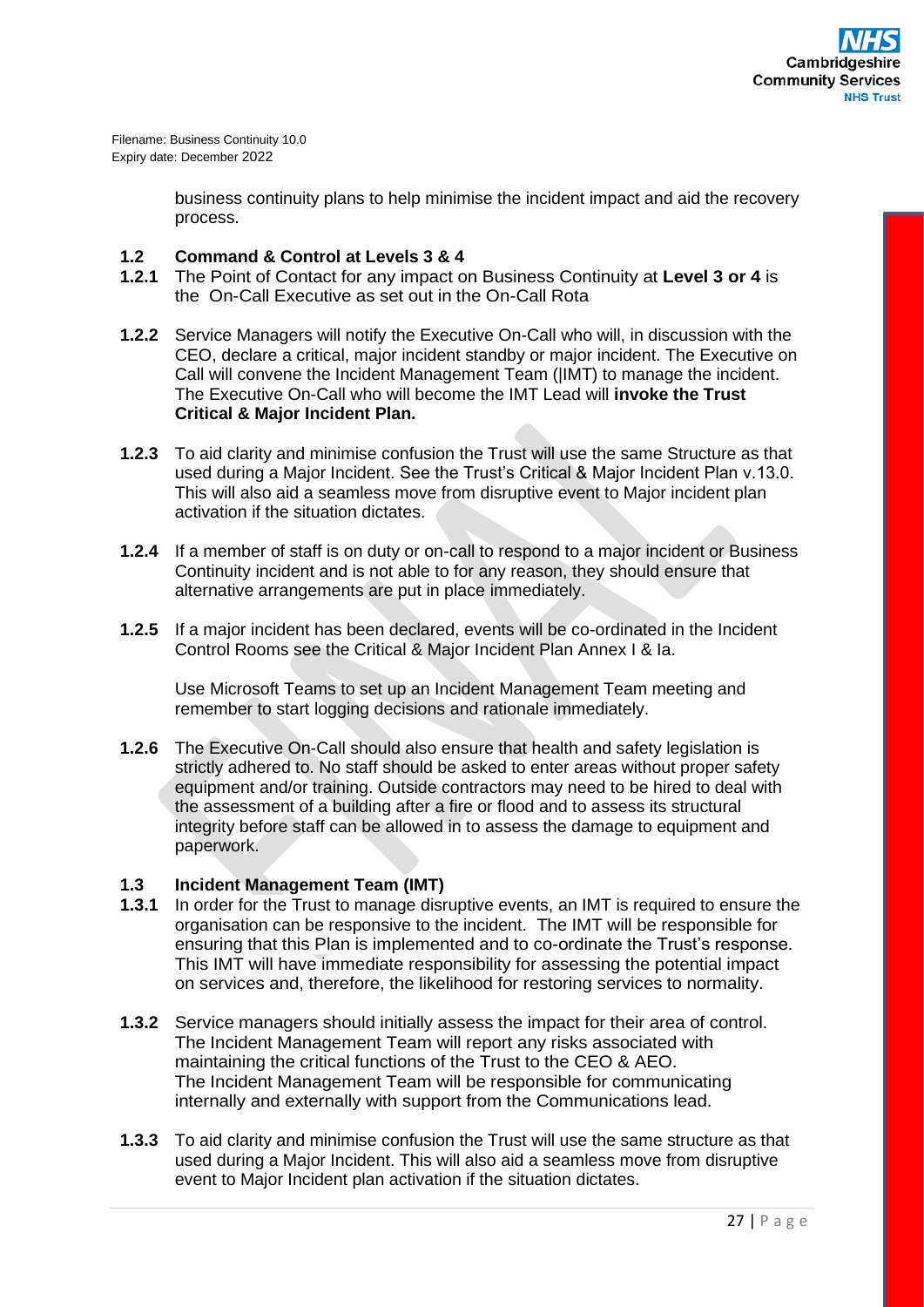- IMT roles are outlined in the Trust's Action Cards in Annex B of the Critical & Major Incident Plan.
- IMT First Agenda is in Annex H of the Critical & Major Incident Plan
- Incident Control centres instructions are in Annexes I and Ia for the Meadows and The Poynt respectively.

## **1.4 Relationships with key stakeholders**

The Trust must maintain excellent communication with stakeholders as during a period of disruption expectations of the Trusts capabilities will be high. The Trust will adopt the same communication strategy that is mobilised during a critical or major incident. Once again, this ensures a smooth transition to major incident operating procedures if the major incident plan is activated.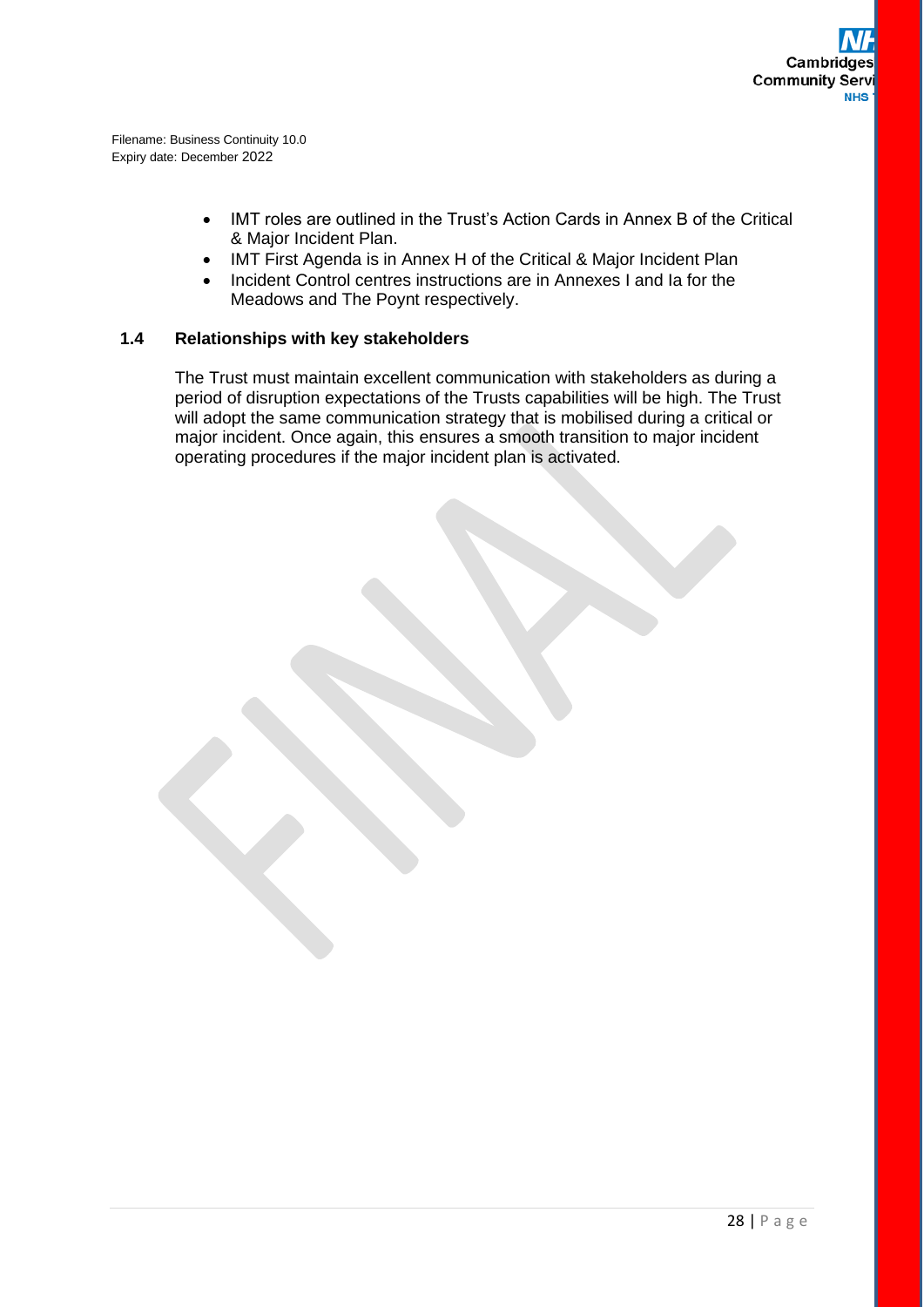

# **SECTION 3 RECOVERY PLAN**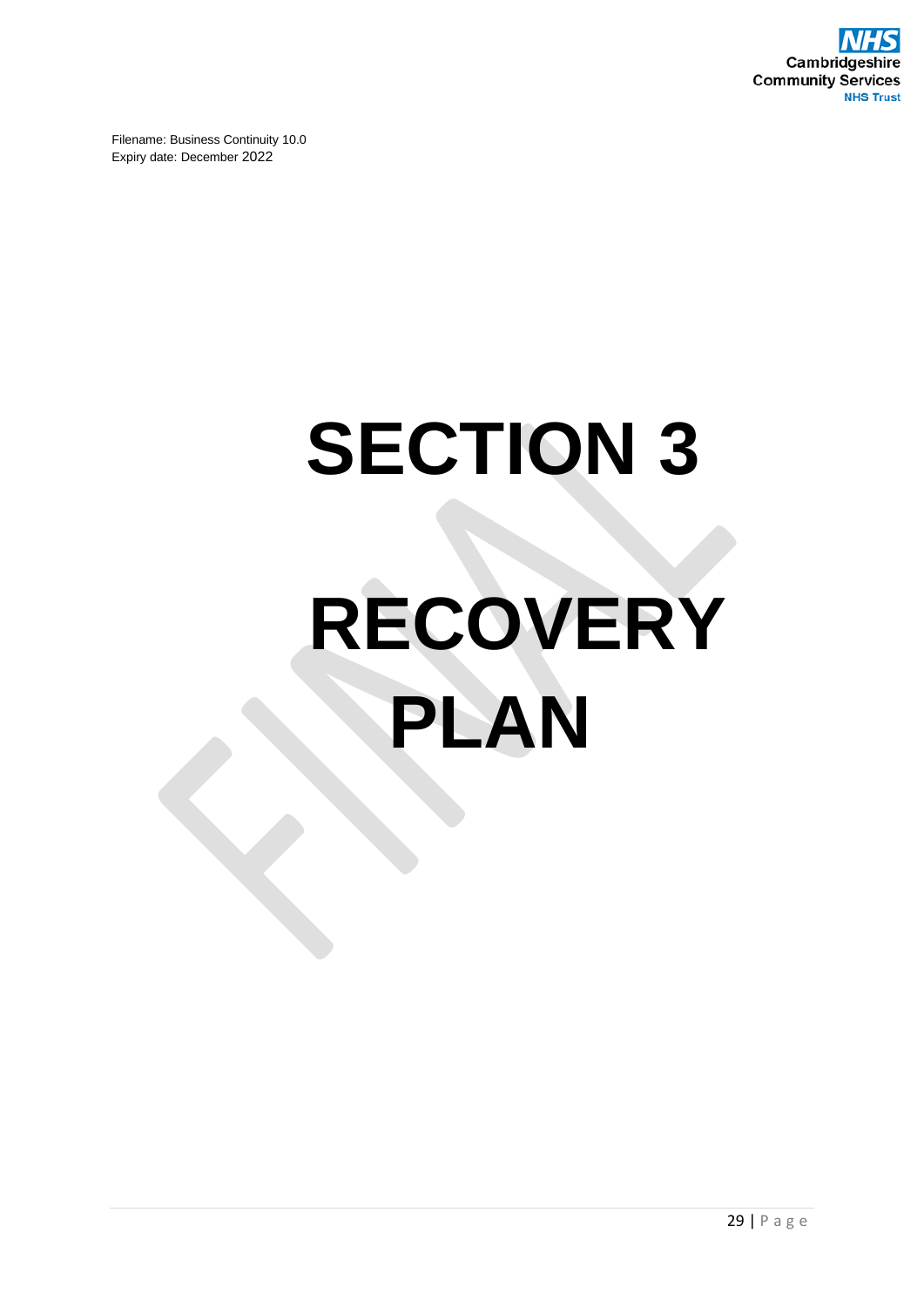## **1.0 DECLARING AN INCIDENT AS OVER**

## **1.1 Objective**

An objective of this plan is to recover each Service and their operational capability as efficiently and effectively as possible in the shortest possible time and with the minimum of disruption to staff, service users and suppliers. A phased stand down of the incident may be co-ordinated by the IMT, but this will depend upon Service activity.

## **1.2 IMT Considerations**

The Executive on-call or an authorised deputy should declare an incident over for the Trust only when the following have been considered: -

- The incident has been controlled
- The immediate needs of affected service users have been met
- Plans have been put in place to return to normal service / functions
- A communication system has been put in place to deal with any long-term effects
- Staff and / or service user concerns have been addressed.

## **1.3 Trust Considerations**

To enable the Trust to recover from the incident(s) there will be a need to consider the following management priorities:

- managing the return to normal service delivery
- priority of Services including the impact on targets
- communication with service users affected by the incident including the re booking of cancelled appointments
- staffing levels in the immediate future
- identifying patients who require further surgical intervention
- support of staff welfare including appropriate counselling
- re-stocking of supplies and equipment
- auditing and reporting of the incident
- **1.3.1** Follow-up clinics should be held at an agreed time after the incident to enable the Trust to review service users and identify any further treatment or care needed as appropriate.

## **1.4 Communications**

This may result in a notification to staff that the incident has been dealt with and a brief summary of any changes put in place

## **2.0 DEBRIEFS**

## **2.1 Review & reporting**

For all incidents requiring the implementation of the business continuity plan there should be:

a hot/cold debrief meeting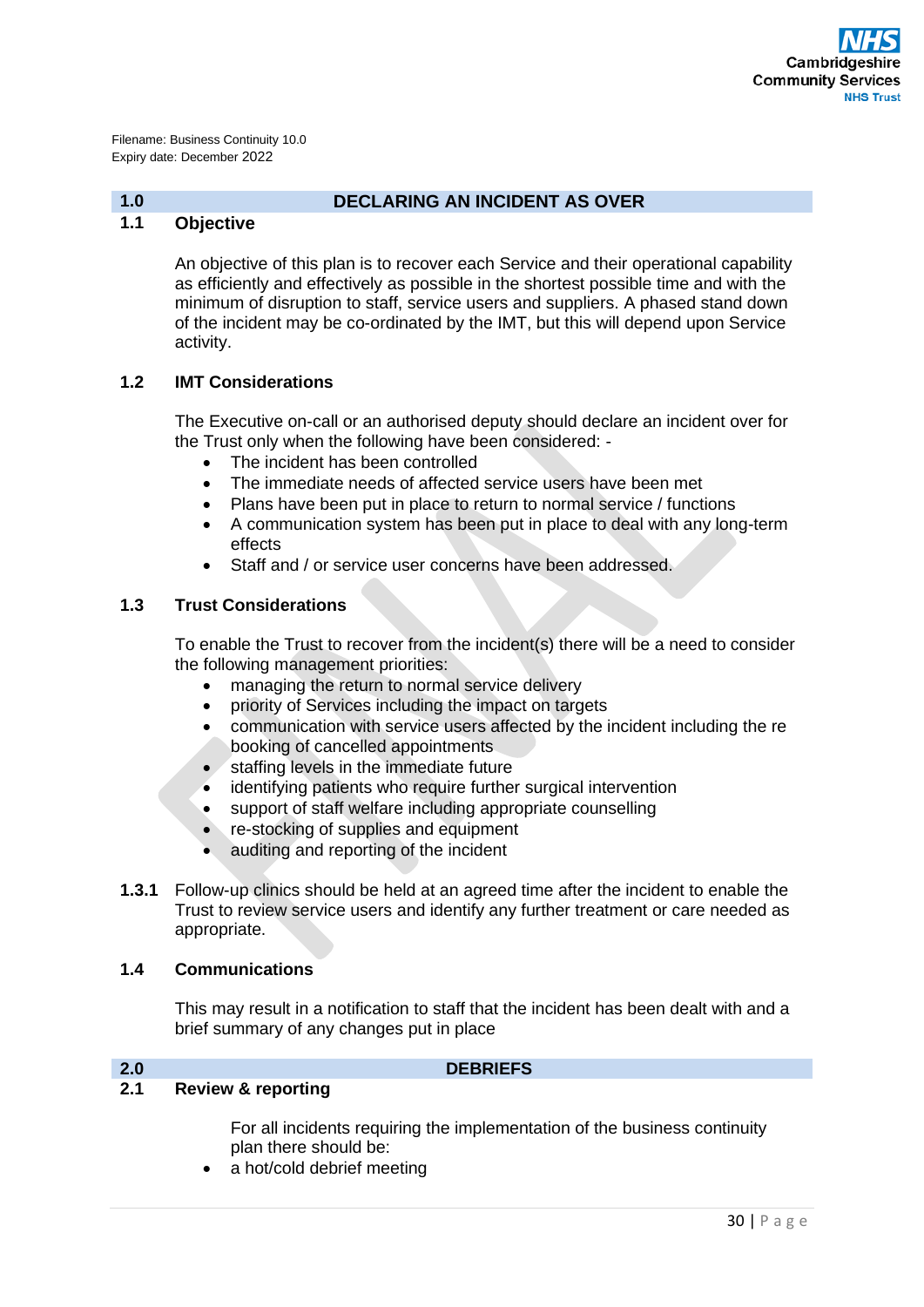- a review of this Plan, the Trust Critical & Maior Incident Plan and Service BCP's.
- a report and action plan to the AEO & CEO
- **2.1.1** The purpose of debriefing is to capture the lessons learned for subsequent analysis. A debriefing session after an incident or exercise will help to:
	- Improve procedures
	- Inform future training
	- Collect evidence for any enquiry
	- Identify and respond to the needs of service users**.**
- **2.1.2** Debriefing provides an opportunity for everyone involved in the incident to comment on the response by the Services involved and, where appropriate by the Trust as a whole. In retrospect it is nearly always possible to identify the lessons to be learned and those things that could have been done better. Criticism should be constructive and not an attempt to apportion blame. When debriefing identifies what went well, individuals should be congratulated, and good practice disseminated.
- **2.1.3** Debriefing may be in large or small groups. There should be an opportunity to provide written comments. Whatever the form of debrief, it should take place as soon as possible after the event and contribute towards the final incident report.

## **2.2 Incident Report**

- **2.2.1** An incident report should be produced at a timescale agreed at the debrief session. The EPRR Lead with the Service Manager of the service(s) affected should write the initial report and pass it to the AEO for input and comment. It needs to be borne in mind that the report may become a public document and may be used in any public enquiry or legal proceedings. In the event that more than one Service is affected then the Incident Management Team (IMT) will nominate an individual to lead the preparation of the incident report.
- **2.2.2** Following the publication of the report, a formal review of the business continuity plan should be instigated, immediately addressing any areas of concern raised in the report.
- 

## **3.0 STAFF WELFARE**

## **3.1 Staff Responsibilities**

The welfare of staff will need to be considered in all incidents, both during the immediate incident and through the recovery period. If a Service is to remain closed for a period of time, staff will be concerned about their pay, conditions and what they are required to do in the meantime. Health and Safety legislation must take priority in ensuring staff do not return to work before it is safe to do so, either for their own health or for the safety of the premises. It is the responsibility of all members of staff to keep their contact information up to date. Services should also maintain contact details of staff to ensure that individuals can be kept informed during an incident.

## **3.2 Counselling & rehabilitation**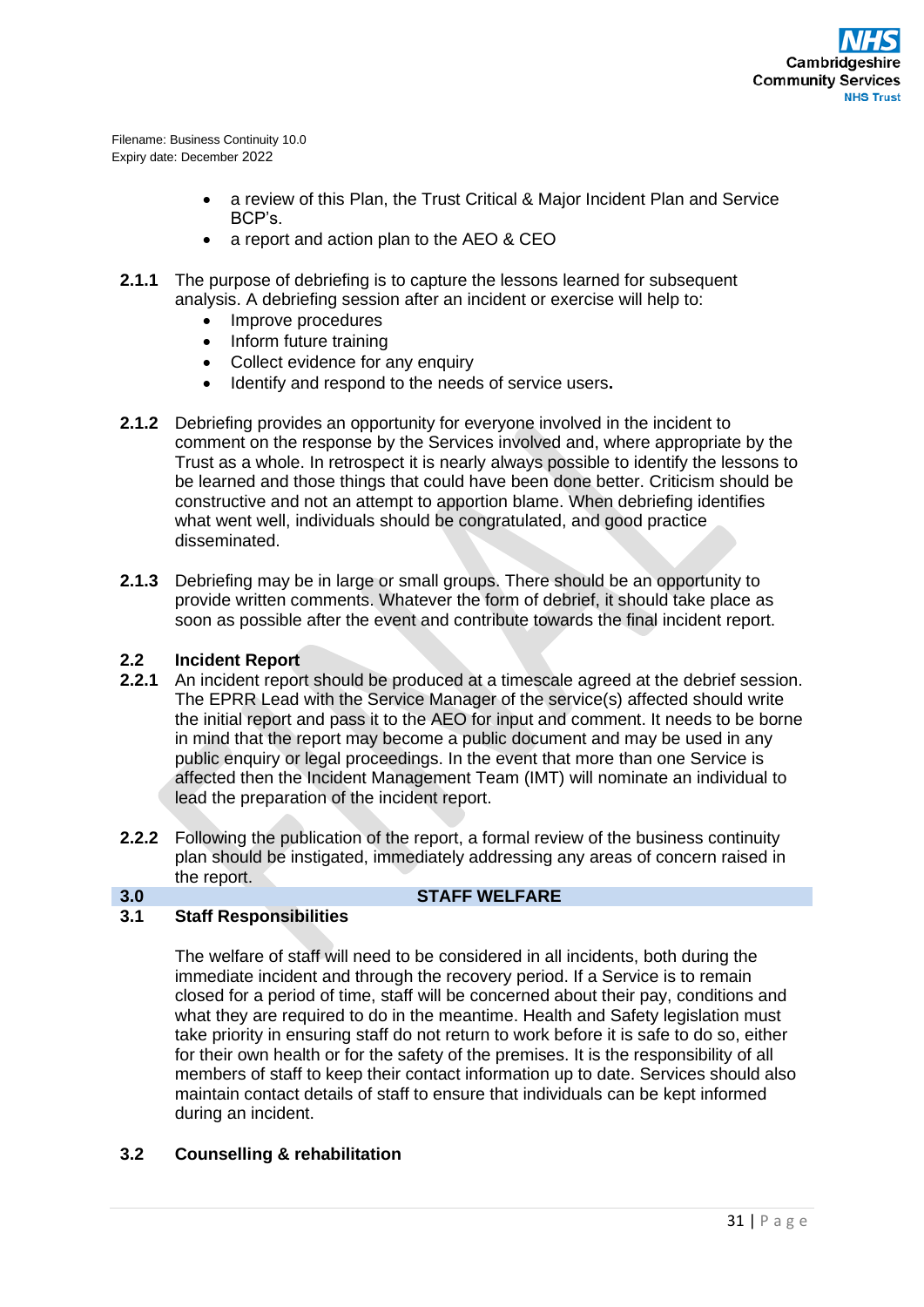> Counselling and rehabilitation services may be required for staff who have witnessed a traumatic event or suffered stress from dealing with the aftermath. Staff may contact Occupational Health direct or through their line manager.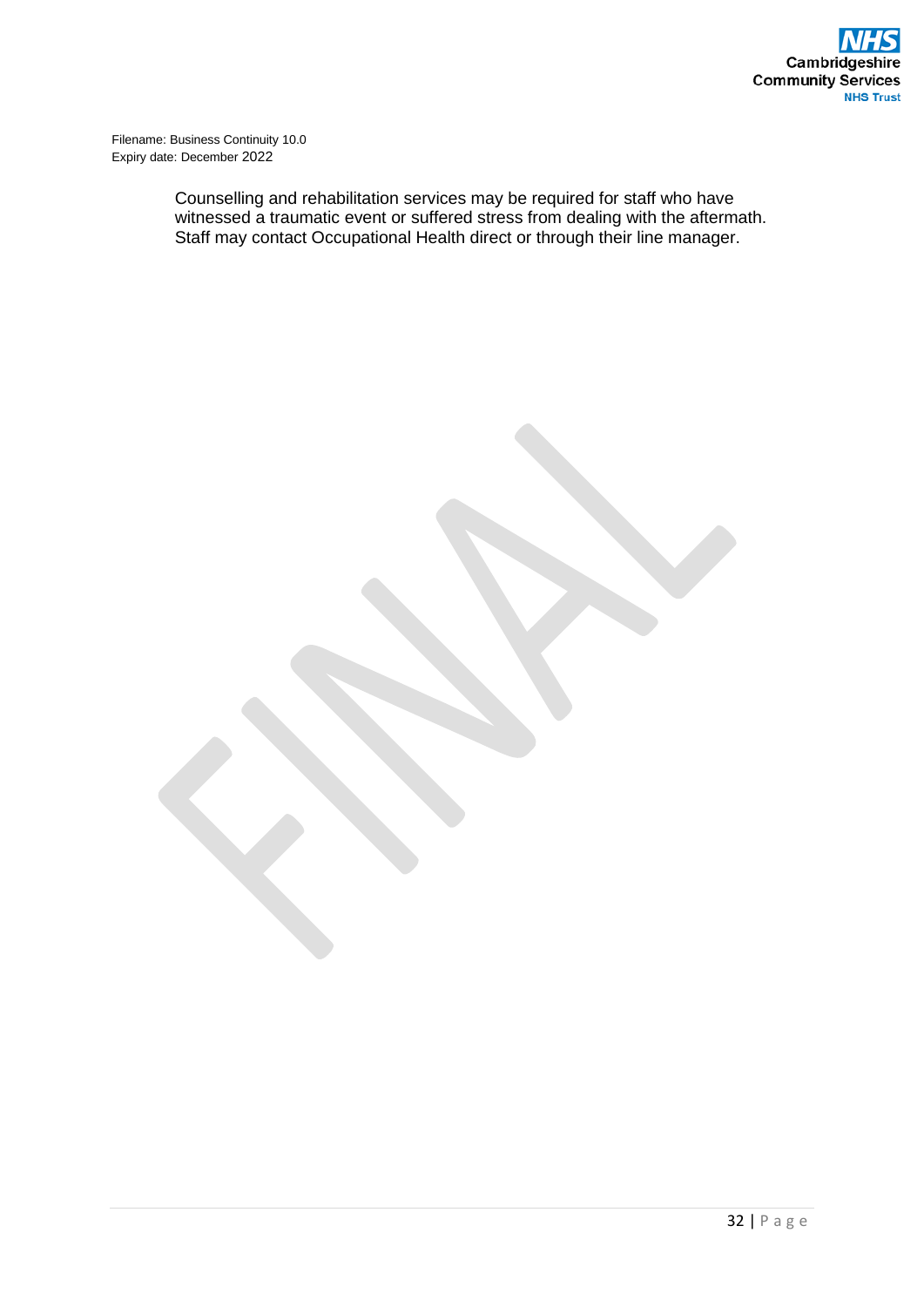

| The Chief Executive &<br><b>Accountable Emergency</b><br>Officer<br>Responsible for<br>providing BC leadership           | Create and maintain the<br>organisational structure in<br>the Trust through which<br>BC will be implemented,<br>delegating responsibility to<br>the Service Directors. | Ensure the BC is an integral<br>part of the organisation<br>management culture and that<br>service plans reflect this                                                                  | <del>NHS Trust</del>                                                                                                                                                                                                                                                                   | Adapt a lead role in the<br>activation of the Trust<br>Corporate BCM and the<br>strategies within<br>individual directorates                    |
|--------------------------------------------------------------------------------------------------------------------------|------------------------------------------------------------------------------------------------------------------------------------------------------------------------|----------------------------------------------------------------------------------------------------------------------------------------------------------------------------------------|----------------------------------------------------------------------------------------------------------------------------------------------------------------------------------------------------------------------------------------------------------------------------------------|-------------------------------------------------------------------------------------------------------------------------------------------------|
| <b>Service Directors</b><br>Responsible and<br>accountable for the<br>development of BCM in<br>their area                | Support, engage and<br>cascade key messages<br>that support the<br>development of Service<br><b>BCP</b> within allocated                                               | <b>Ensure that Service plans</b><br>include the implementation of<br><b>BCM</b> and develop a positive<br>attitude towards BC in the area<br>of responsibility                         | Ensure that adequate time & resources<br>are made available to Service Mgrs and<br>their teams in to develop, exercise and<br>maintain BCM within their area of<br>responsibility and to understand BC<br>arrangements within their own areas.                                         | Activate and participate in<br>the Trusts BCM and<br>environment in direct<br>response to disruption<br>within their area of<br>responsibility. |
| Service Mgrs.<br>Responsible for the<br>development,<br>implementation,<br>coordination and<br>management of the         | Lead development of<br>Service BCP within<br>allocated area of<br>responsibility. Attend the<br><b>EPRR Ops Group and</b><br>support its aims and<br>objectives.       | Ensure compliance with the<br>corporate BCP, ensure that<br>Service development plans<br>include BCP and develop a<br>positive attitude towards BC in<br>their area of responsibility. | Ensure that adequate time and<br>resources are made available to Team<br>leads and staff to develop, exercise and<br>maintain a BCP for their Service                                                                                                                                  | Activate and participate<br>in the Trusts BCM and<br>environment in direct<br>response to disruption<br>within their area of<br>responsibility. |
| Teams<br>Responsible and<br>accountable to Service<br>Mgrs. for the development<br>and management of BC in<br>their area | Contribute to the<br>development of BCP<br>within their teams                                                                                                          | Ensure compliance with the<br>corporate and personal<br>development plans include<br>BCP and develop a positive<br>attitude towards BC in their<br>area of responsibility.             | Work with Service Mgrs to develop<br>Service BCP. Ensure that all staff<br>including those transferring in from<br>another team or Service are given the<br>necessary training in BC. Ensure that<br>recommendations made within the<br>continual improvement process are<br>completed | Activate and participate<br>in the Trusts BCM and<br>environment in direct<br>response to disruption<br>within their area of<br>responsibility. |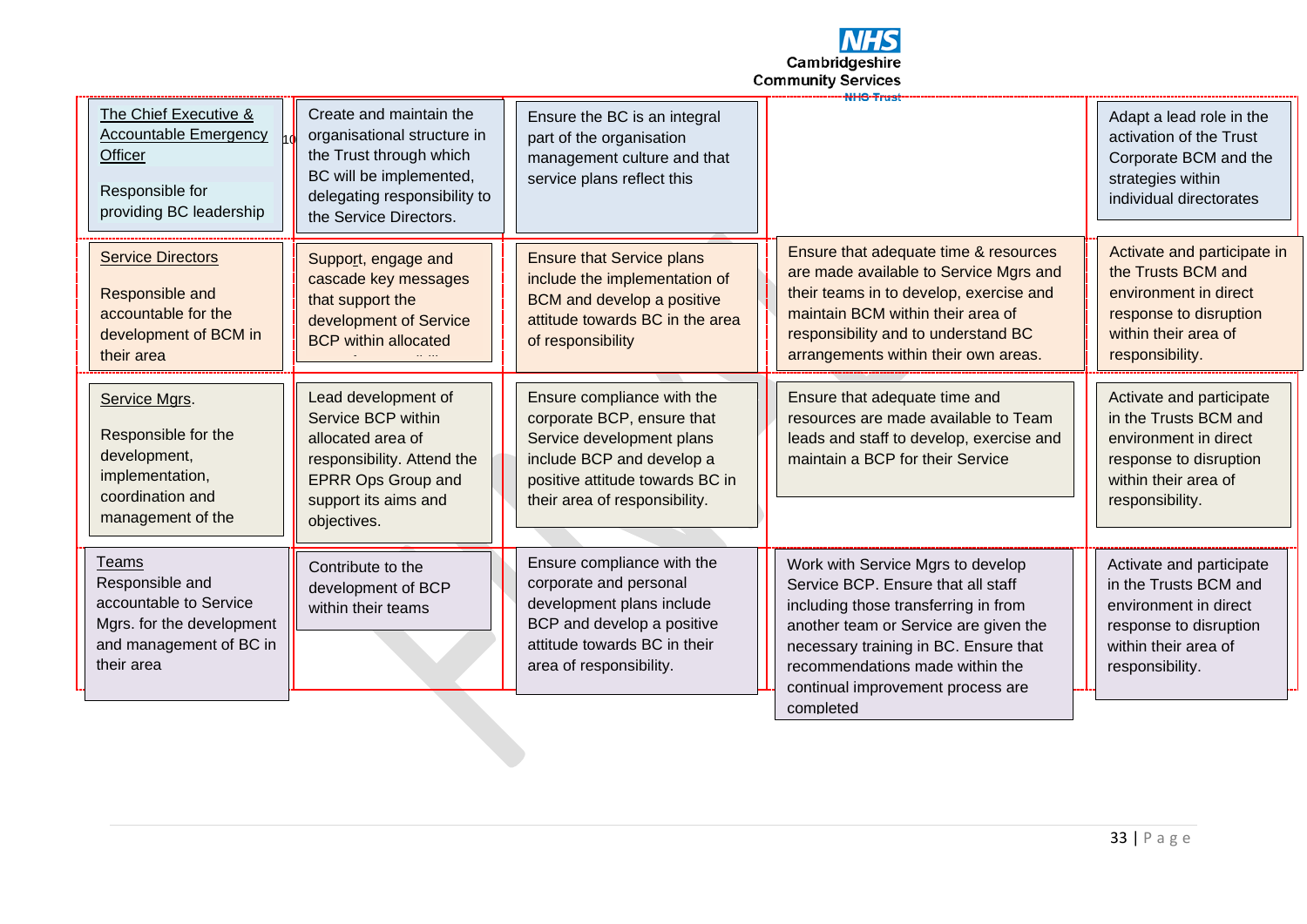

| <b>APPENDIX A Roles</b><br>chart                                                                     | <b>Structure</b>                              | <b>Implementation &amp; Compliance</b>                                                                  | <b>Development &amp; Management</b>                                                                                                                                                                   | <b>Activation</b>                                                                         |
|------------------------------------------------------------------------------------------------------|-----------------------------------------------|---------------------------------------------------------------------------------------------------------|-------------------------------------------------------------------------------------------------------------------------------------------------------------------------------------------------------|-------------------------------------------------------------------------------------------|
| <b>EPRR Lead</b><br>Responsible for<br>assisting in training,<br>exercising &<br>development of BCM. | <b>Support Services</b><br>development of BCP | Deliver BCM training to<br>Service Mgrs. and their<br>management teams and help<br>them develop the BCP | Identify the need and initiate change in<br>the corporate & Service area BCM in<br>line with corporate plans, organisational<br>changes and further identified risks.<br>Manage exercises and audits. | <b>EPRR Lead informed of</b><br>and advises on serious<br>disruptions within<br>services. |

┑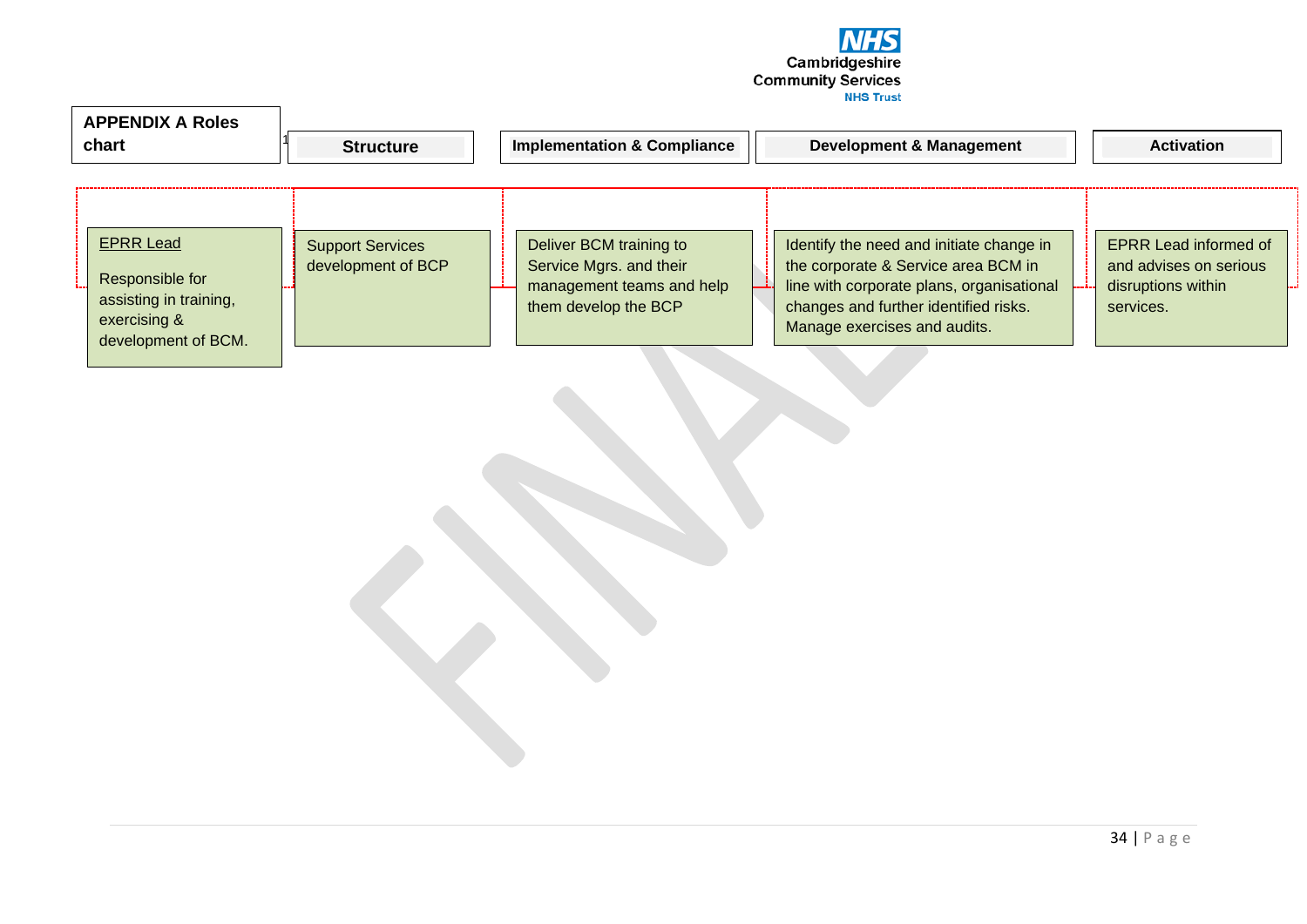| <b>Incident Level</b>             | <b>Description</b>                                                                                                                                                                                                                                                                                                                           | <b>Example</b>                                                                                                                                                              | <b>Plan Activation</b>                                                                   | <b>Escalation and actions:</b>                                                                                                                                                                                                                                                     |
|-----------------------------------|----------------------------------------------------------------------------------------------------------------------------------------------------------------------------------------------------------------------------------------------------------------------------------------------------------------------------------------------|-----------------------------------------------------------------------------------------------------------------------------------------------------------------------------|------------------------------------------------------------------------------------------|------------------------------------------------------------------------------------------------------------------------------------------------------------------------------------------------------------------------------------------------------------------------------------|
| $1 -$ Low level<br>incident       | An incident which requires activation of<br>local business continuity plans to ensure<br>essential activities are maintained.                                                                                                                                                                                                                | Leaks, spills,<br>generic<br>maintenance<br>issues                                                                                                                          | Managed by the Service<br><b>BCP</b>                                                     | Report to line manager<br>Follow the Service BC plan<br>Report through DATIX<br>Take any remedial action it is safe to take.<br>Notify Service Director if this impacts upon<br>a priority activity                                                                                |
| $2 -$ Moderate<br>level incident  | A business continuity incident which<br>requires activation of a number of Service<br>plans or there is a severity of impact on<br>prioritised activities.                                                                                                                                                                                   | Local flooding, local<br>IT failure, telecoms<br>disruption, localised<br>infection disease<br>outbreak.                                                                    | Managed by the Service<br><b>BCP</b>                                                     | Notify Service/Area Manager/Divisional<br>Director who may notify the Executive On-<br>Call and Accountable Emergency Officer<br>(AEO).<br>Follow BC plans<br><b>Report through DATIX</b>                                                                                          |
| 3 - Significant<br>level incident | Loss of <b>critical activities/services</b> due to<br>a disruption or incident and will need the<br>co-ordination of an Executive.                                                                                                                                                                                                           | Utility failure,<br>damage to site,<br>restricted access to<br>site, partial loss of<br>key suppliers.                                                                      | Managed by the Trust<br>Critical & Major Incident<br>Plan & supported by<br>Service BCPs | Notify Manager and Service Director who<br>will notify the Executive On-Call.<br>The Executive On-Call in liaison with the<br>CEO will determine whether to declare a<br>Critical Incident or Major Incident standby.                                                              |
| $4 -$ Extreme<br>level incident   | Loss of <b>critical activities/services</b> due to<br>a disruption or incident that may cause<br>risk to patient and staff safety.<br>An incident which requires full<br>implementation of Trust wide plans;<br>declaration of a major incident will be<br>considered by the Executive Team and/or<br>coordination of an incident management | Fire, Severe<br>weather conditions<br>causing damage to<br>site and access<br>issues, complete<br>prolonged IT or<br>Utility failure,<br><b>External Major</b><br>incident. | Managed by the Trust<br>Critical & Major Incident<br>Plan & supported by<br>Service BCPs | Notify Manager & Service Director who will<br>notify the Accountable Emergency Officer<br>(AEO)<br>Out of Hours - notify the Executive On-Call<br>on 01223 849776<br>The Executive On-Call in liaison with the<br>CEO & AEO will determine whether to<br>declare a Major Incident. |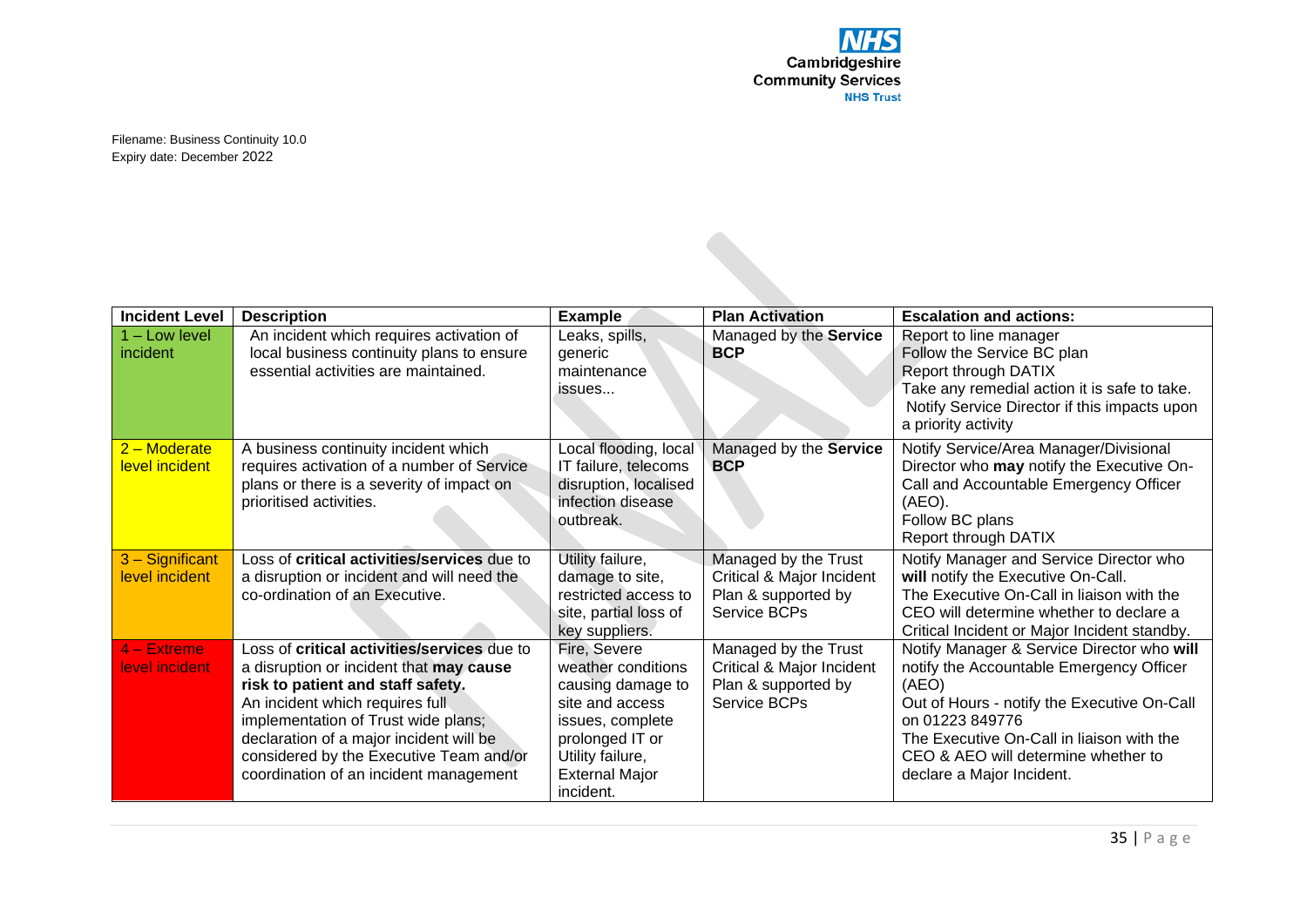

Filename: Business Continuity 10.0  $APPENDIX B$ <sup>2022</sup>

team under the leadership of the Executive

**INCIDENT LEVELS & ACTIONS TABLE** 

Business Continuity disruption is managed by a process of escalation. There are **four** incident levels, each with a subsequent set of actions. These are described below. If you are unsure about the level of disruption, please complete the Incident Impact assessment form below which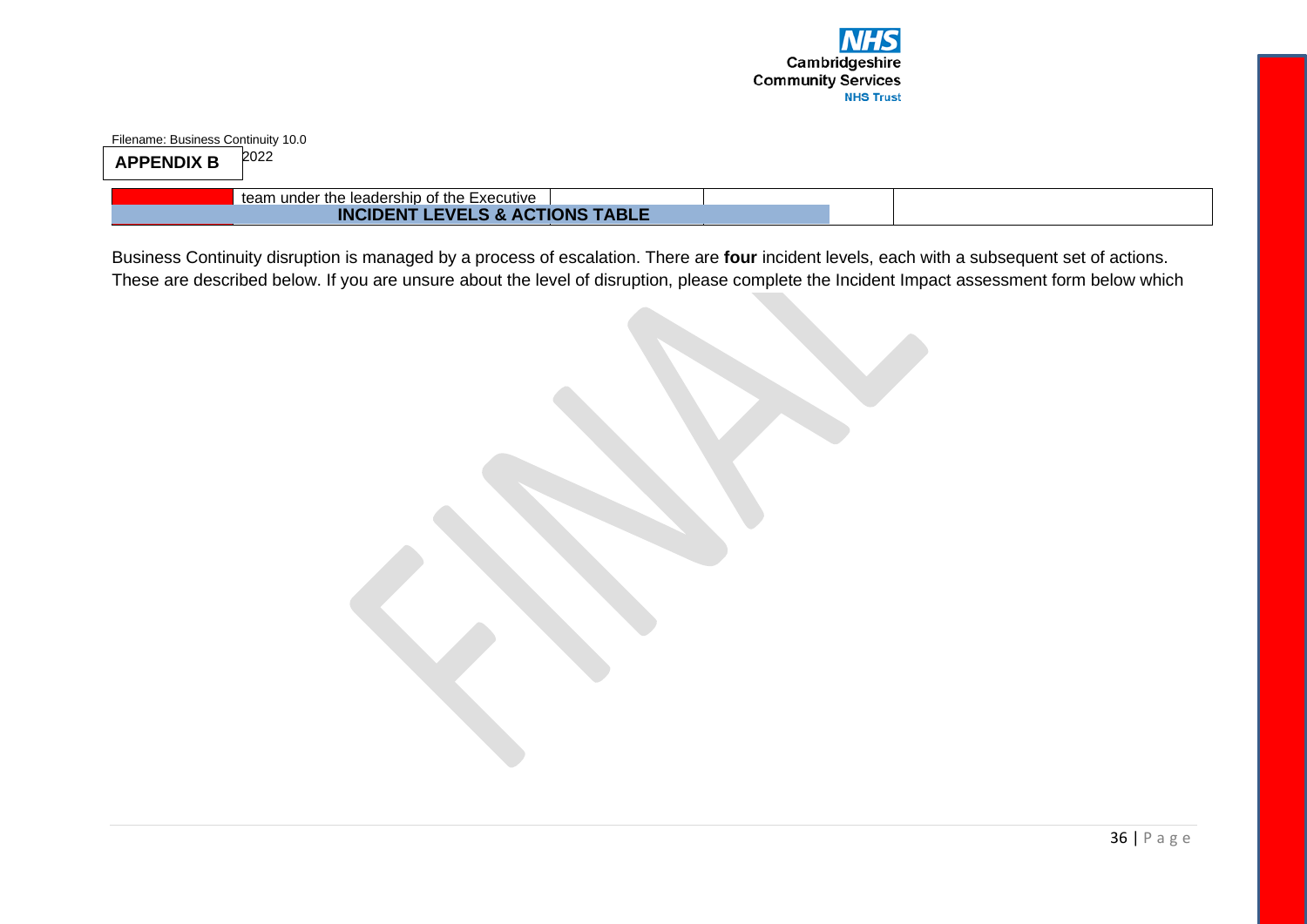## **APPENDIX C**

## **1. AFFLINDIA C**<br>1. <del>Includint Impact A</del>ssessment Form

Use this Impact form to help you understand the impact of the disruption/incident on the business. The criteria should not be seen as restrictive or exhaustive

| <b>BEST</b>                                           | <b>Impact Expectations:</b> |                 | <b>WORST</b>                    |                 |              |                                                                   |
|-------------------------------------------------------|-----------------------------|-----------------|---------------------------------|-----------------|--------------|-------------------------------------------------------------------|
| Incident/outcome                                      | Low                         | Med'            | <b>High</b>                     | Catastrophic    |              | Incident/outcome                                                  |
| <b>STAFF/PERSONNEL</b>                                |                             |                 |                                 |                 |              |                                                                   |
| Illness or injuries minor or non-existent             |                             |                 |                                 |                 | fatalities   | Serious illness or injuries and/or                                |
| No impact on staff morale                             |                             |                 |                                 |                 |              | Severe impact on staff morale                                     |
|                                                       |                             |                 | <b>FINANCIAL LOSS</b>           |                 |              |                                                                   |
| Key assets unaffected                                 |                             |                 |                                 |                 |              | One or more key assets out-of-<br>action or destroyed             |
| No contract penalties                                 |                             |                 |                                 |                 |              | Substantial contract penalties                                    |
| No additional operating costs                         |                             |                 |                                 |                 |              | Substantial uninsured additional<br>operating costs               |
| No loss of income                                     |                             |                 |                                 |                 |              | Substantial loss of Income                                        |
|                                                       |                             |                 | <b>SERVICE FAILURE</b>          |                 |              |                                                                   |
| Single event                                          |                             |                 |                                 |                 |              | Multiple events                                                   |
| No prioritised activities affected                    |                             |                 |                                 |                 | affected     | One or more prioritised activities                                |
| Site/building access not affected                     |                             |                 |                                 |                 | week or more | Access to site/building denied for a                              |
| Impact will be for a short time only                  |                             |                 |                                 |                 |              | Impact will be for weeks                                          |
| Staff and management continuing<br>normal duties      |                             |                 |                                 |                 |              | Staff and management attention<br>diverted for an extended period |
| All site business functions are<br>working/continuing |                             |                 |                                 |                 |              | Full off-site re-location necessary                               |
| No impact on low priority business<br>operations      |                             |                 |                                 |                 |              | Severe impact on low priority<br>business operations              |
|                                                       |                             |                 | <b>REPUTATIONAL DAMAGE</b>      |                 |              |                                                                   |
| No impact on reputation                               |                             |                 |                                 |                 |              | Severe impact on reputation                                       |
| No impact on local community                          |                             |                 |                                 |                 |              | Severe impact on local community                                  |
| No media interest in the event/impact                 |                             |                 |                                 |                 |              | Media interest certain                                            |
| No single interest group involvement                  |                             |                 |                                 |                 | certain      | Single interest group involvement                                 |
| No pollution/environmental impact                     |                             |                 |                                 |                 |              | Severe impact on environment                                      |
|                                                       |                             |                 | REGULATORY/LEGAL NON-COMPLIANCE |                 |              |                                                                   |
| No Impact CCA obligations                             |                             |                 |                                 |                 |              | Severe Impact on CCA obligations                                  |
| No H&S impact                                         |                             |                 |                                 |                 |              | Significant H&S impact                                            |
| No legal or regulatory Implications                   |                             |                 |                                 |                 | Implications | Inevitable legal and regulatory                                   |
| No external agencies involved                         |                             |                 |                                 |                 |              | External agencies must be notified                                |
|                                                       |                             |                 | <b>CURRENT IMPACT</b>           |                 |              |                                                                   |
| <b>Incident Level:</b><br>BC <sub>1</sub>             |                             | BC <sub>2</sub> |                                 | BC <sub>3</sub> |              | BC <sub>4</sub>                                                   |
| <b>Current Assessment</b>                             | Date:                       |                 | <b>Next Review</b>              |                 | Date:        |                                                                   |